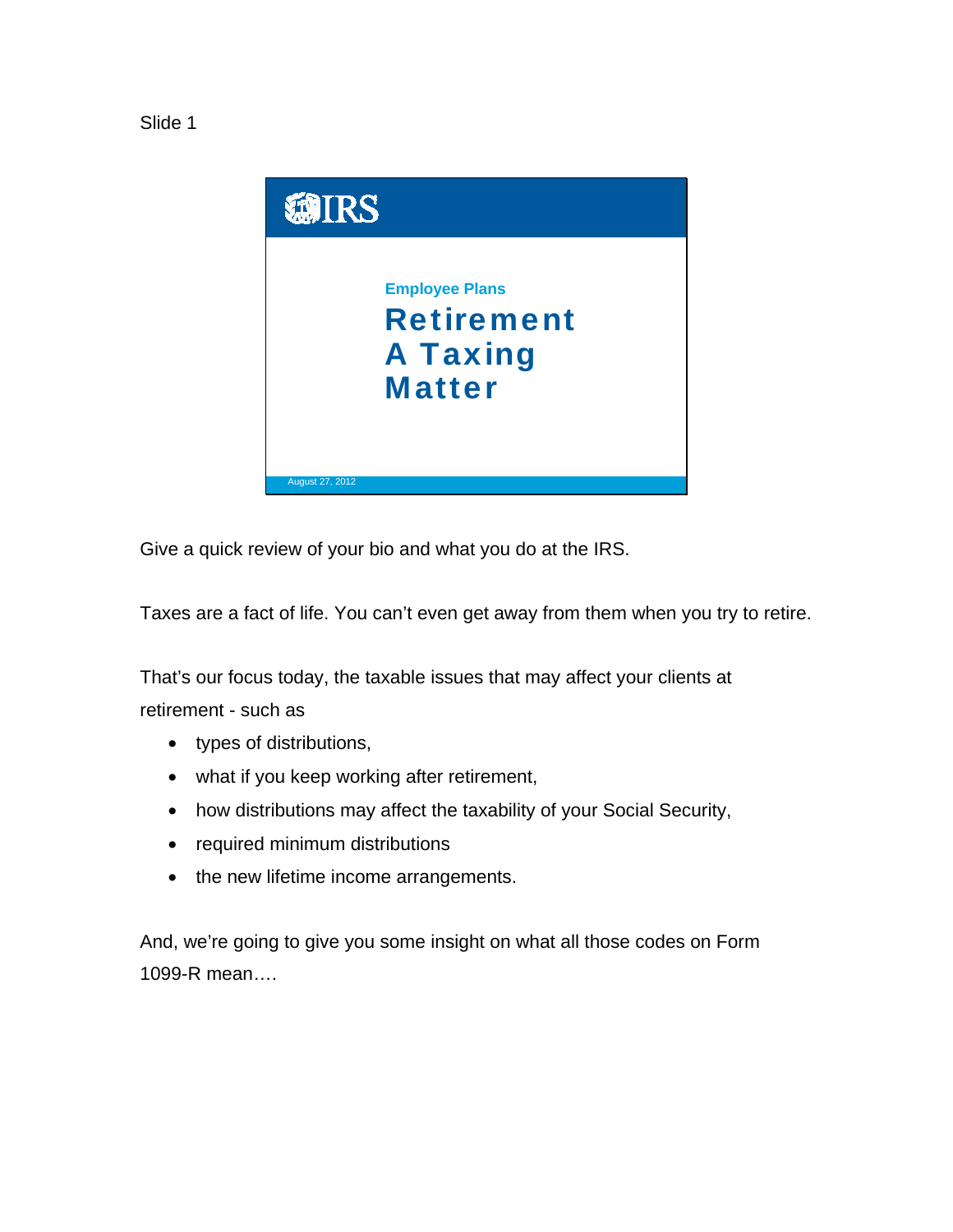



When can you take a distribution from a SEP, SIMPLE IRA, regular or Roth IRA? At any time.

- You can still be employed, terminated, retired.
- SEPs, SIMPLE IRAs, and IRAs don't have any restrictions on when you can take a distribution.
- Once the employer deposits the contributions into your IRA, it has no control over that money.

For example, if my employer decides to contribute to our SEP plan and deposits \$5,000 in my IRA:

- Once that money is deposited, I can go in and take it out immediately.
- I'll pay income tax on the distribution and, since I'm under age 59½, I'll also owe the 10% additional tax on early distributions unless I meet an exception.
- The exceptions to the 10% additional tax on early distributions are different for IRAs and retirement plans.
- We have a one-page cheat sheet on our website that lists all the exceptions for IRAs and retirement plans.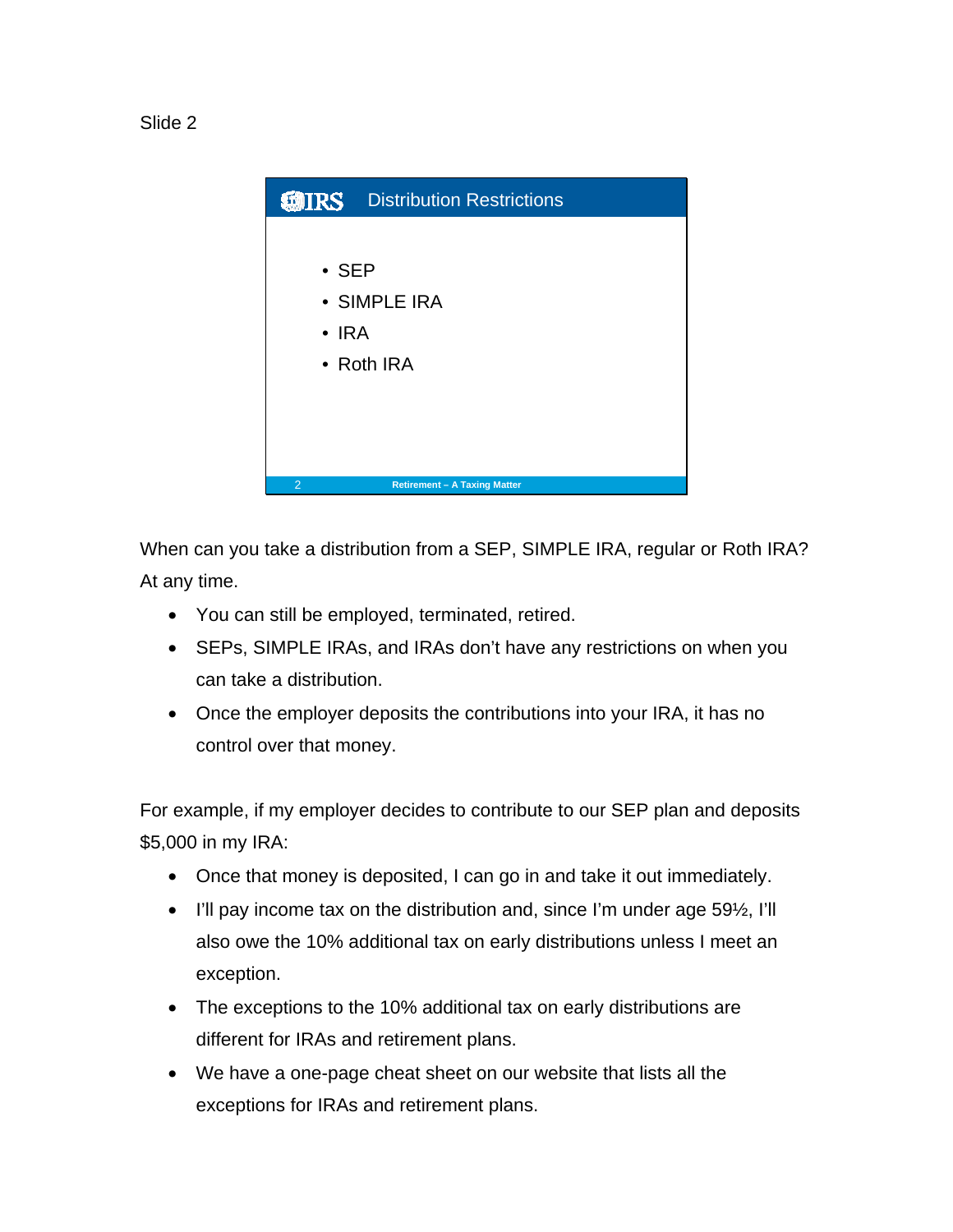• This cheat sheet can help you keep those straight.

Bottom line, it's my IRA and I can take the money out at any time.

Same for a SIMPLE IRA. I can take that money out as soon as it's deposited in the IRA. The only issue is if the account is less than two-years-old, then a 25% additional tax on early distributions applies, unless I meet one of the exceptions.

You can take a distribution from Roth IRA accounts at any time; however, if you do and the Roth IRA that is less than five-years-old or if you're under age 59½, the earnings are taxable. So you'd lose the tax benefit a Roth IRA offers.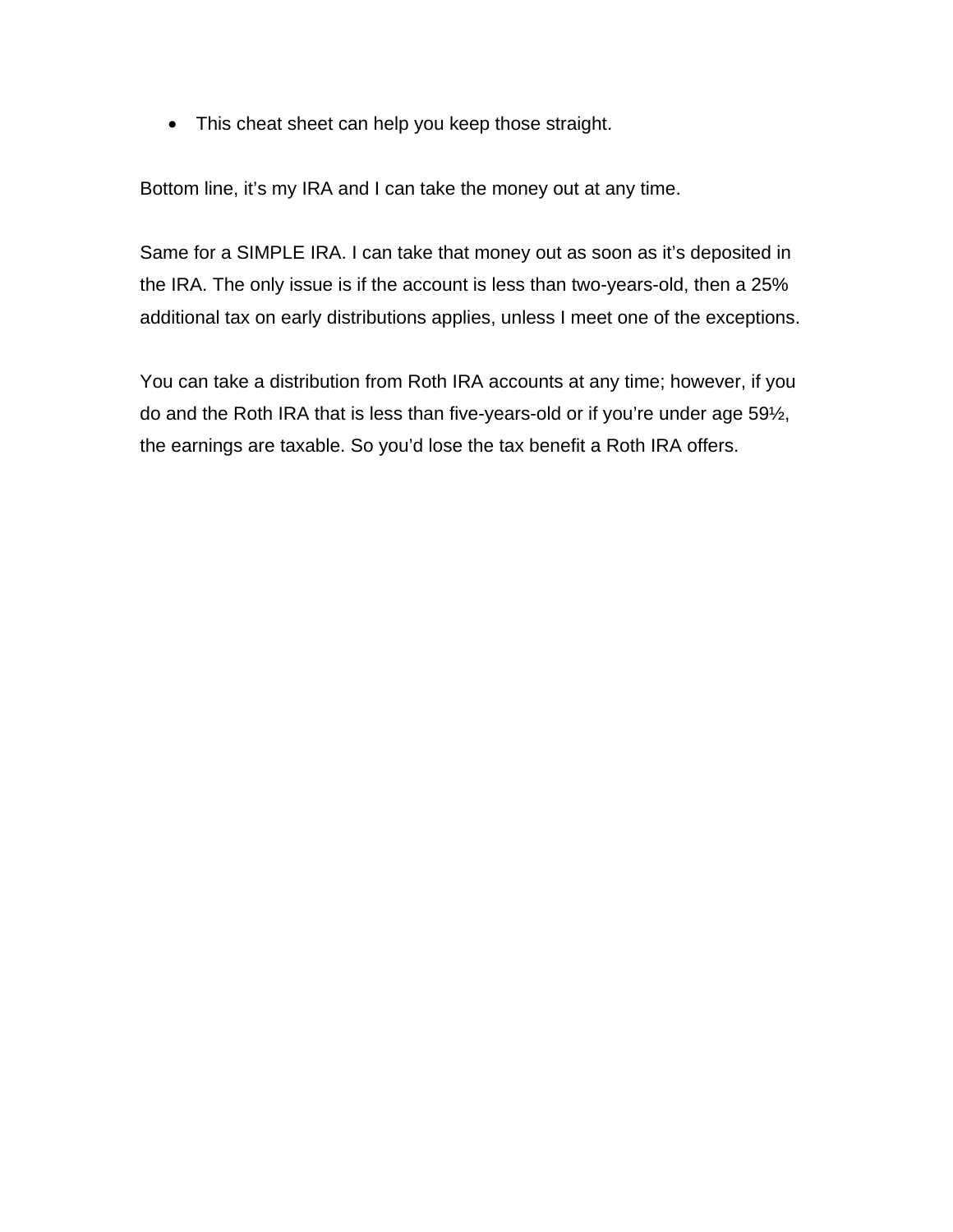



Let's start by talking briefly about distributions before retirement. Illness, job loss, taking care of elderly family members can all cause financial hardship. Maybe you've had to tap into your retirement savings to get through one of those difficult times.

Certain 401(k) plans may - but are not required to - allow hardship distributions. If the plan document allows a hardship distribution,

- the distribution can only come from the participant's elective deferrals (excluding post 1988-earnings),
- It must be for an:
	- immediate and heavy financial need, and must be
	- limited to the amount necessary to satisfy that need.

A plan that provides for hardship distributions must provide the specific criteria used to make the determination of the hardship. Under IRS regulations, an employee is automatically considered to have an immediate and heavy financial need if the distribution is for: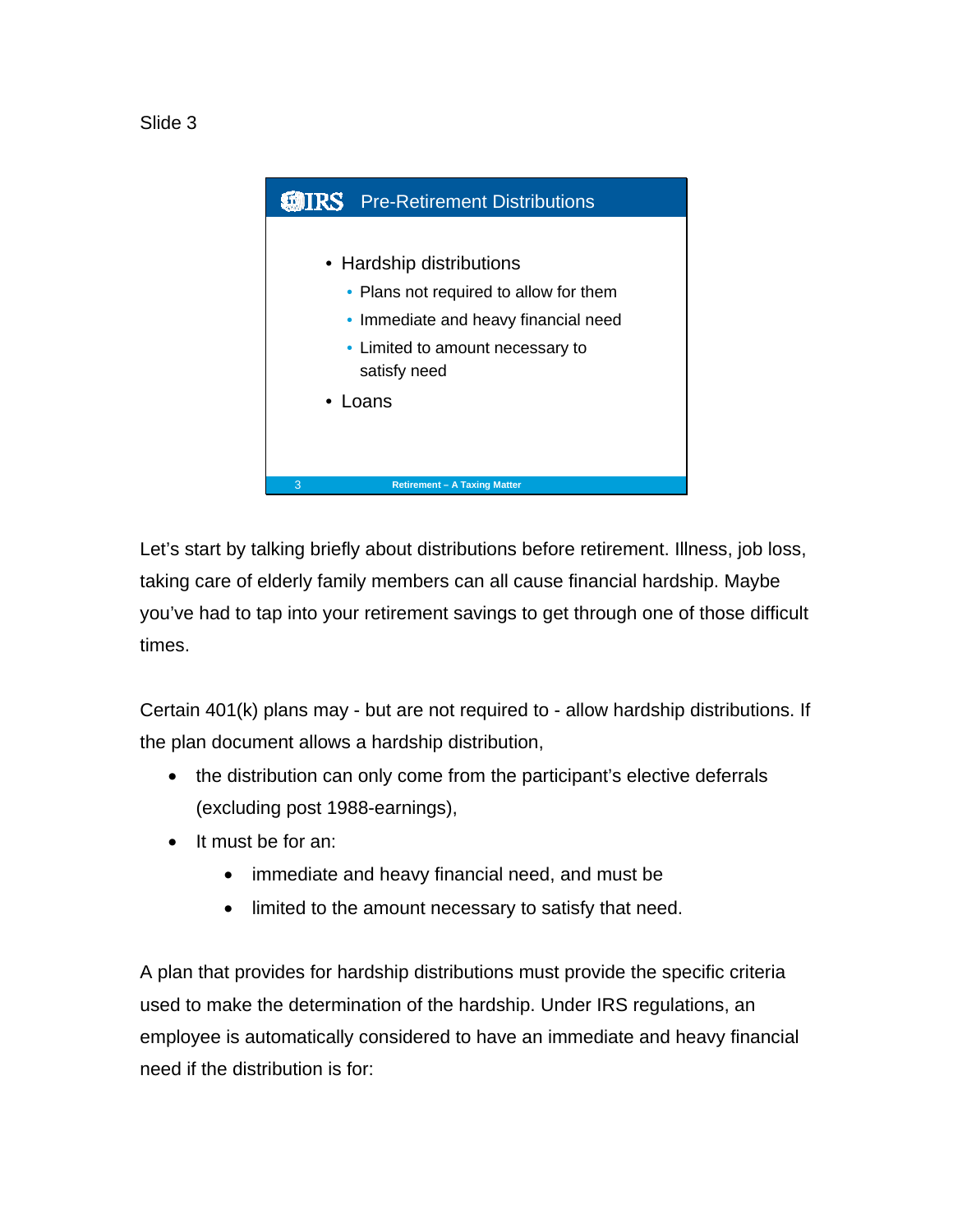- Medicals expenses previously incurred by the participant, or any dependents
- Cost to purchase a participant's principal residence
- Tuition payment and related educational fees such as room and board for the next 12 months for the participant, spouse, or dependents
- Necessary payment to prevent the participant from home eviction, foreclosure on the mortgage of the participant's principal residence
- Funeral expenses
- Certain expenses relating to the repair of damage to the participant's principal residence

The amount necessary to satisfy that need is the amount of the need, along with the taxes associated with the hardship distribution.

Consumer purchases, such as a new car are not considered an immediate and heavy financial need. If you owe your bookie \$50,000 and he's threatening to break your legs if you don't pay, I'm not sure if that would be considered a hardship. But, if he breaks your legs, the medical expenses you incur could be grounds to receive a hardship distribution.

Hardship distributions are a permanent reduction of an account balance and cannot be repaid. They can have a devastating impact on a participant's retirement account.

Hardships are common in 401(k) plans because a 401(k) is not allowed to distribute any salary deferrals prior to age 59½ unless the participant terminates employment.

Loans aren't really distributions, but they do provide access to retirement savings. Loans are most common in 401(k) plans, but that's not a surprise since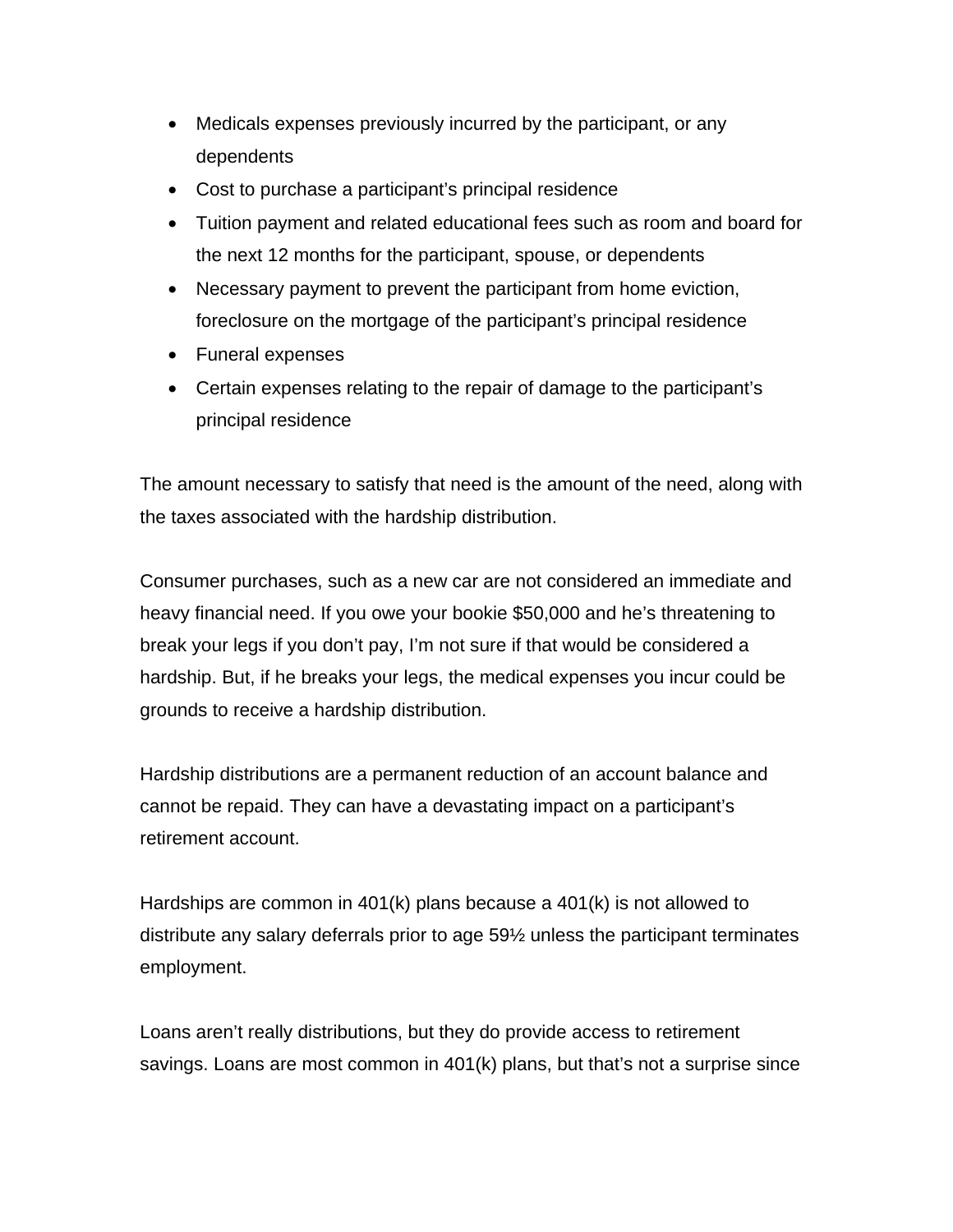most plans are 401(k)s these days. It's very rare to see a loan in a defined benefit plan.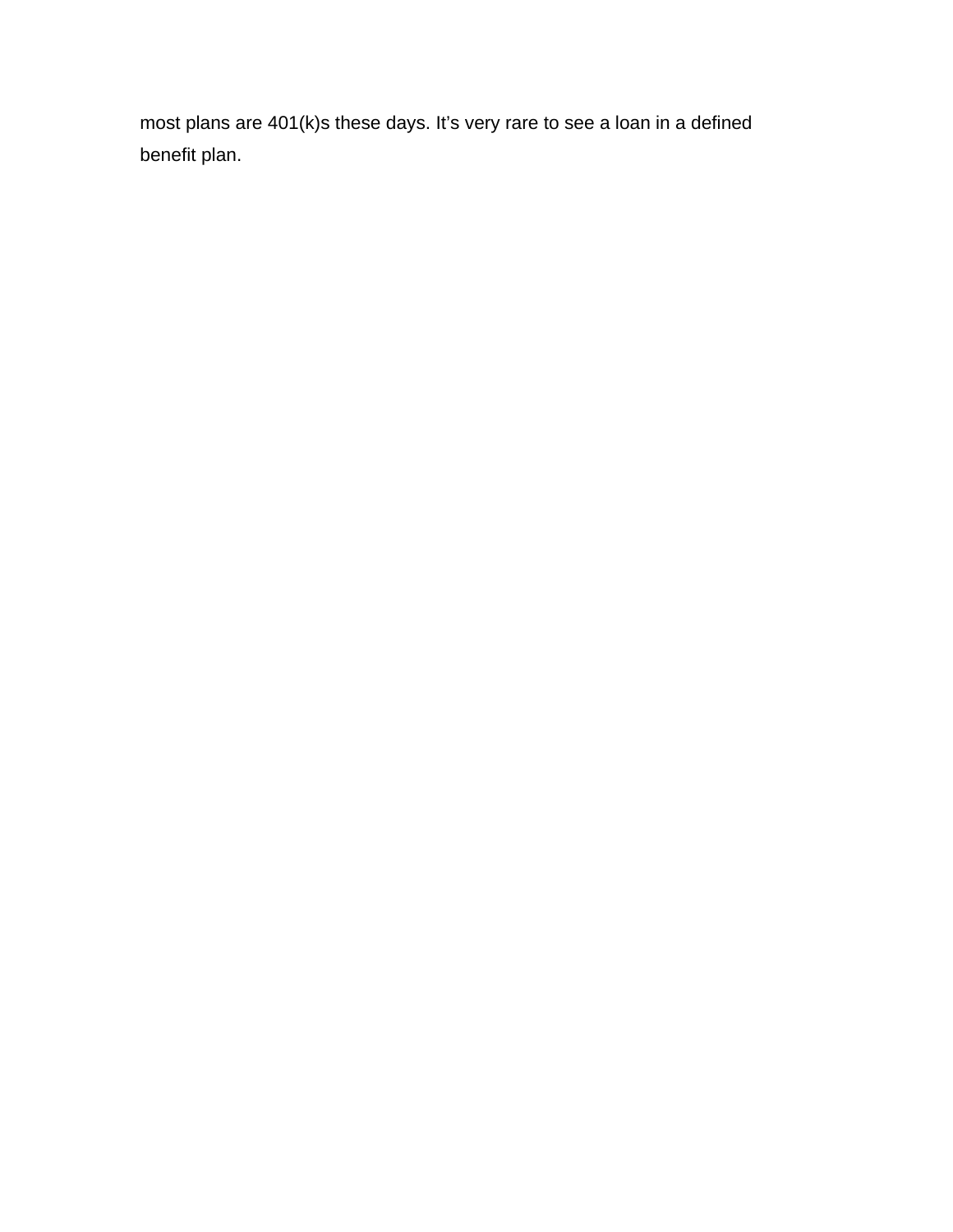



Hardship distributions are subject to immediate taxation.

- They are not subject to the 20% federal income tax withholding, but are subject to income tax.
- If you're under age 59½ at the time of the distribution, the 10% additional early distribution tax applies unless you meet one of the exceptions.

On the last slide, we said that loans aren't really distributions, but they can turn into distributions. What happens if an employee has a participant loan and then quits, is fired or retires before the employee repays the loan? If a participant leaves his job and has an outstanding loan balance, the terms of the loan will likely require the outstanding loan balance to be paid in full immediately.

If the outstanding balance is not repaid, it becomes a "deemed distribution" and the loan balance is deducted from the employee's account balance. The deemed distribution - the outstanding loan - must be reported on Form 1099-R, showing code "L" in box 7. The outstanding balance must be included in the employee's gross income and may be subject to the 10% additional tax on early distributions.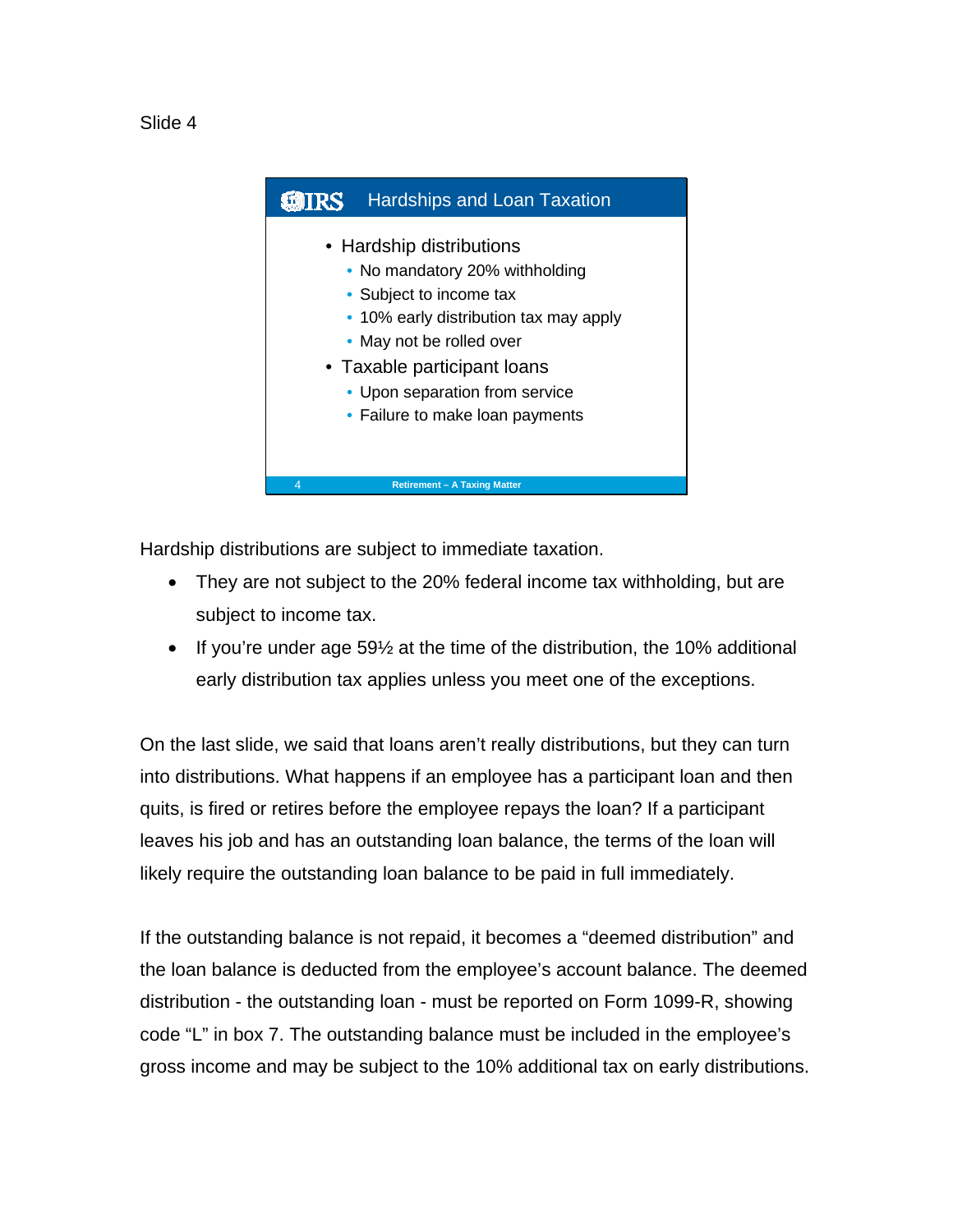What happens if you fail to make the required payments on a loan? The loan will go into default and will be treated as if it were distributed to you. A Form 1099-R will be issued reporting the loan balance as a taxable distribution. This distribution is not eligible for rollover to another plan or IRA and is subject to the 10% additional tax on early distributions.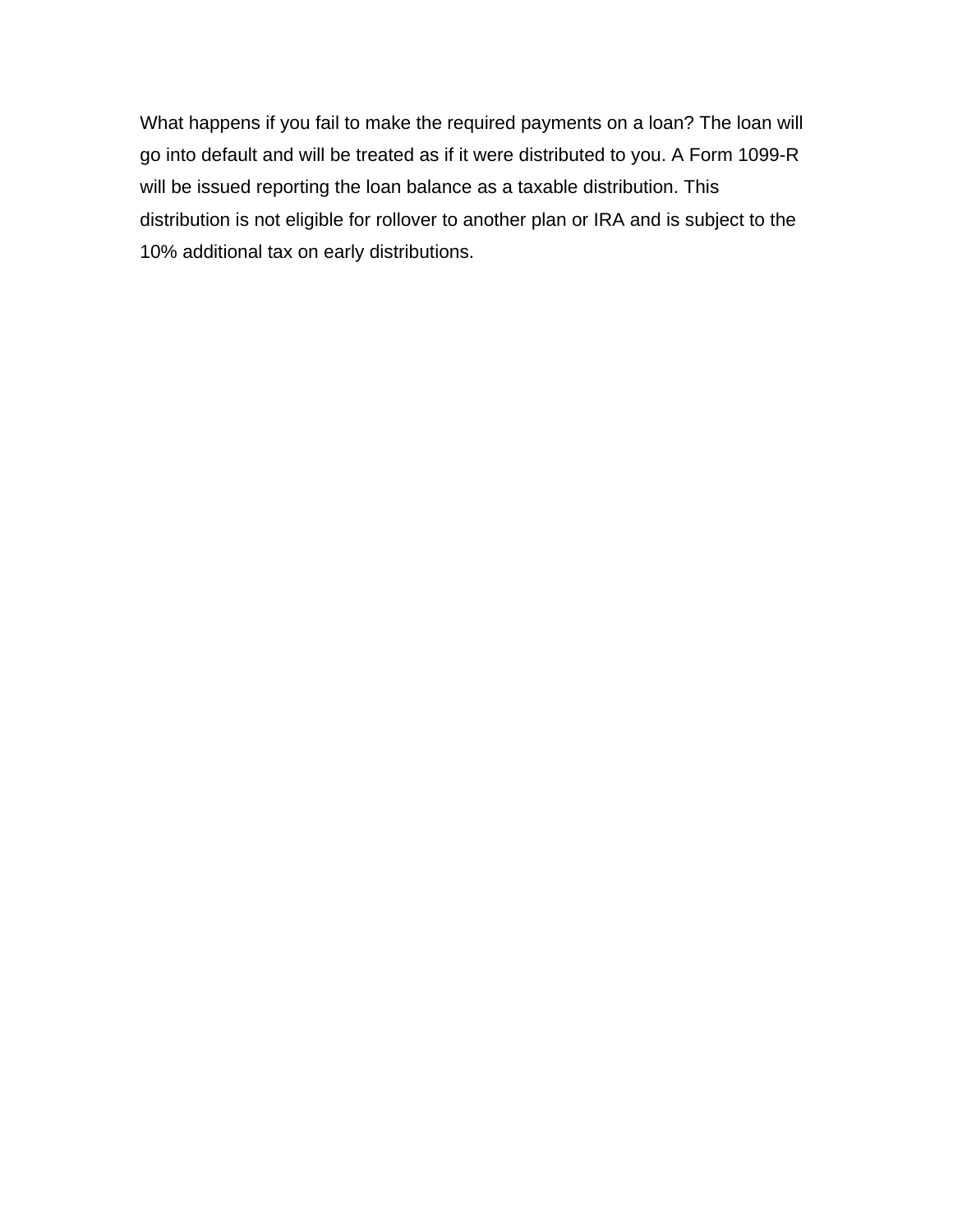



An in-service distribution is when a participant, who is still employed by the plan sponsor, is allowed to take a distribution from the plan.

In-service withdrawals from 401(k) plans carry special restrictions. Pre-tax salary deferrals in these plans may not be distributed prior to the participant reaching age 59½, even if the plan's normal retirement age is less than 59½.

A profit-sharing plan may allow in-service withdrawals at any time.

- This can be after reaching a fixed age stated in the plan document.
- This could be:
	- the plan's normal retirement age,
	- an early retirement age, or
	- any age.

It could also be after a fixed period of time. However, the contribution must be at least two-years-old or the account must be at least five-years-old.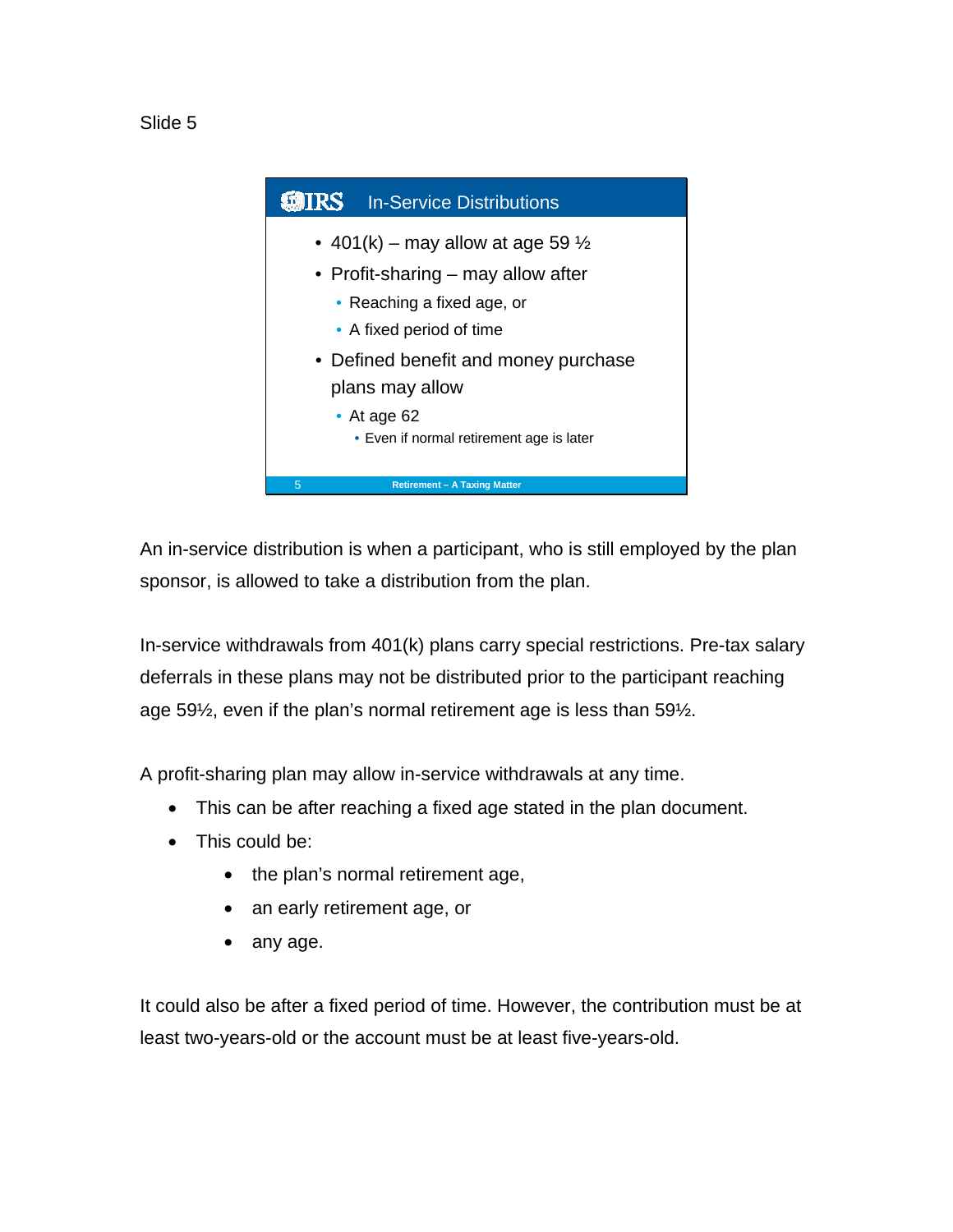New rules under the Pension Protection Act allow defined benefit and money purchase pension plans to make in-service distributions after the participant reaches age 62, even if the plan's normal retirement age is later.

There are a couple important things to remember.

- If the plan document doesn't allow for in-service distributions, the plan cannot make in-service distributions.
	- It is not common to see plans that allow these in-service distributions; however, the trend is in that direction. In-service distributions are not likely to be found in a pre-approved prototype plan.
	- More employers are offering in-service distributions in their plans to give employees the opportunity to cut back their work schedules and draw from their retirement plan to make up the difference. Some call it a phased retirement.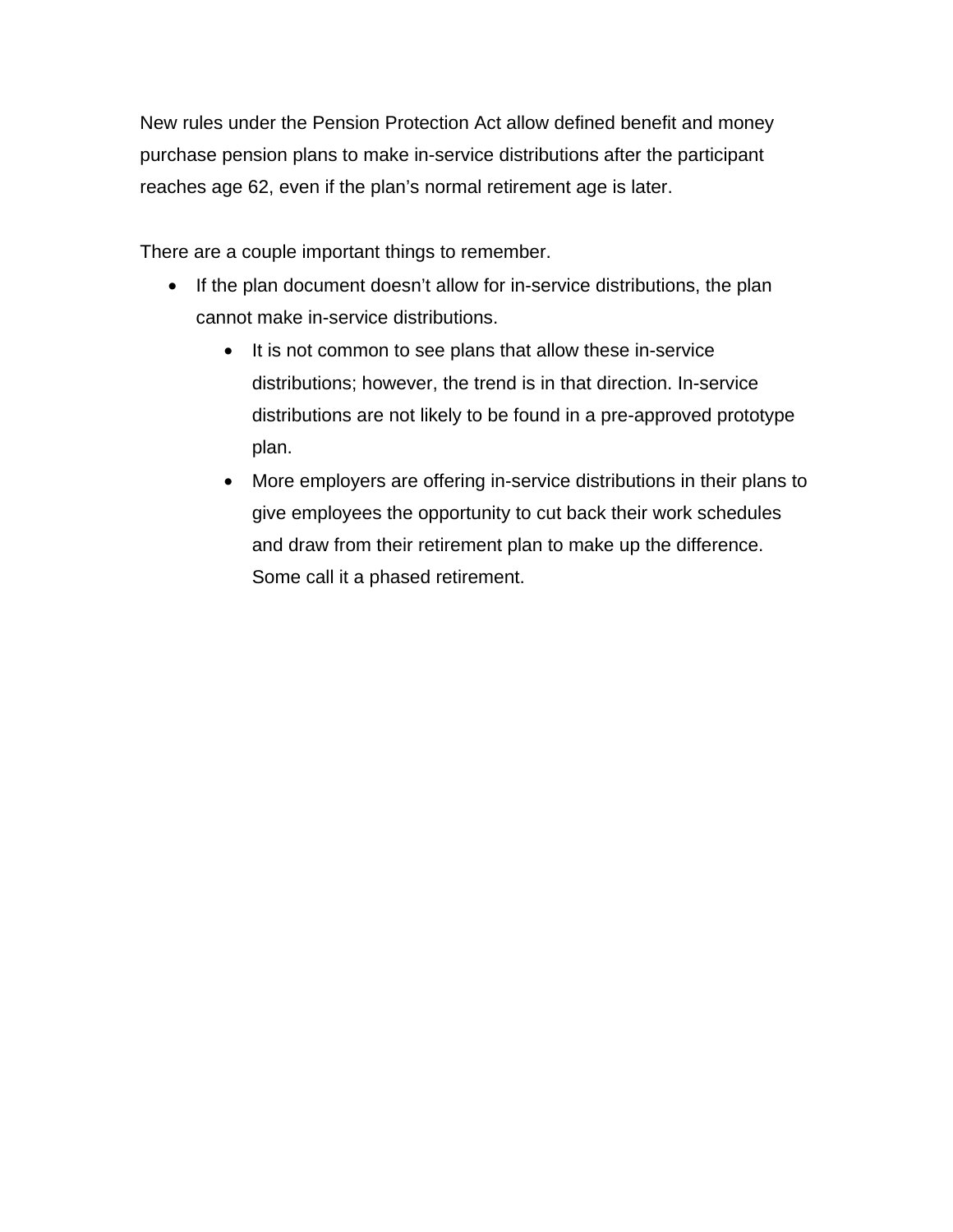



When you retire, the plan document will determine your choices for receiving your distribution. Some of the methods are lump sums, annuities and installments.

First, let's talk about lump sum distributions. They're the distribution of choice for most participants and my personal favorite. When I retire, I want to receive all my retirement funds in one large lump sum. I'm going to have it distributed to me in \$100 bills and put them in a big stack on top of my dresser in the bedroom. I can watch the stack get smaller and smaller. I'll know exactly when my comfortable retirement is over.

In a profit-sharing or 401(k) plan, a lump sum payment is easily determined. It's the value of the participant's vested account balance. In a defined benefit plan, the lump sum is the present value of the participant's vested accrued benefit. A lump sum payment is taxable as ordinary income in the year it's received unless some of the contributions and earnings are because of after-tax or Roth contributions. A lump sum is subject to the 20% federal income tax withholding.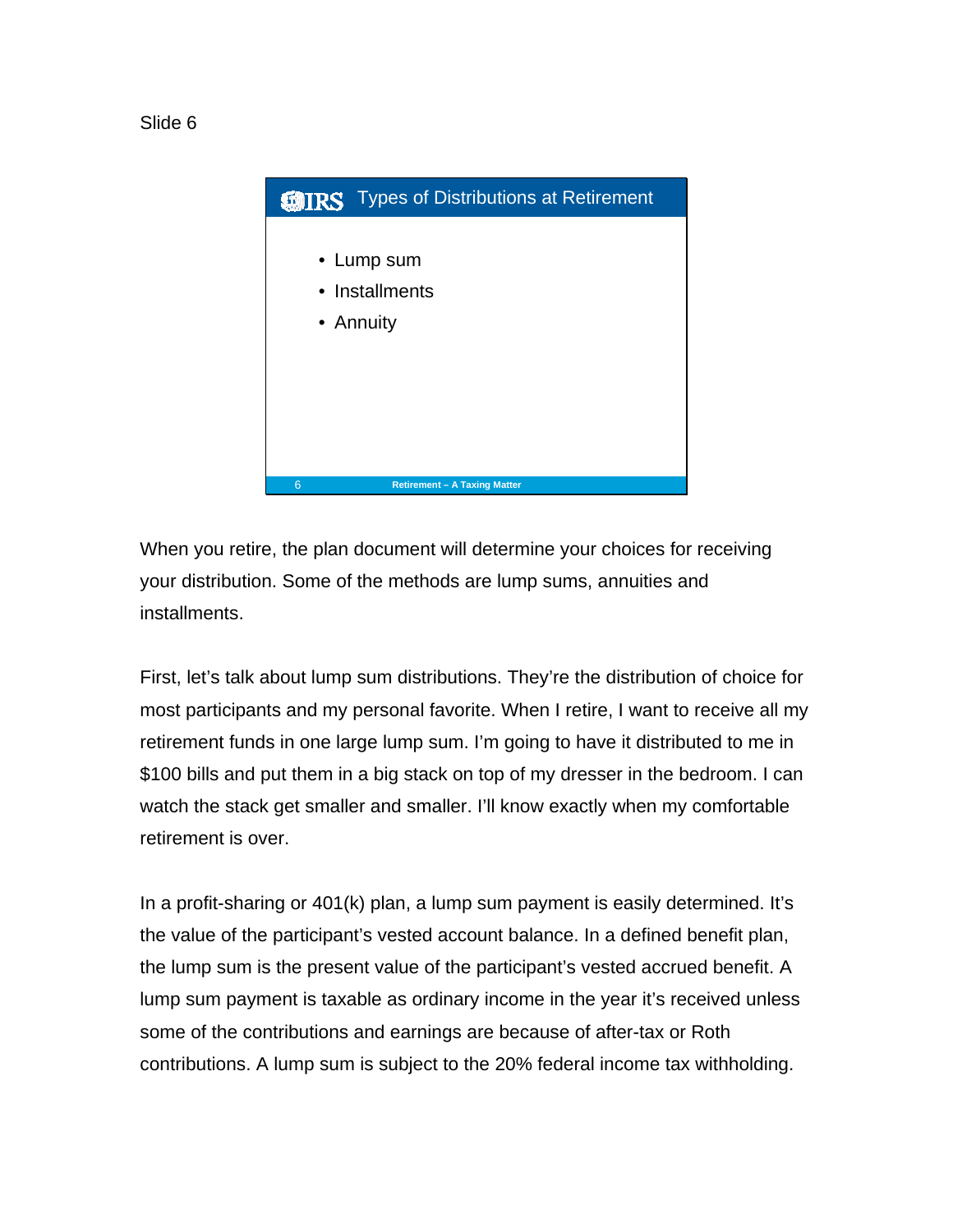An installment payment is a periodic payment made for a specified period of time - for example, 7 years or 10 years. Installment payments are not guaranteed for a participant's lifetime, but instead the participant's account balance is distributed in a number of periodic payments. When these payments are complete, the participant will have received his entire account balance, and no more installment payments will be made.

If the participant dies before receiving all of his installment payments, the remaining payments will be paid to the participant's designated beneficiary. These types of distributions are taxed in the year received.

An annuity is a contract under which one party, typically an insurance company or trust, promises to make regular payments over a certain length of time and under certain conditions. The more common annuity contracts are:

- A life annuity payments over the life of the retiree.
- Term certain payments over the life of the retiree, with a guarantee of a certain number of payments, even if the annuitant dies.
- A joint and survivor annuity payments over the retiree's life with a survivor benefit paid for the life of the spouse.

Annuity payments are fully taxable in the year received unless there is a basis in the contract.

If you have a basis, a cost to recover from your annuity, you can exclude part of each annuity payment from income as a recovery of your cost.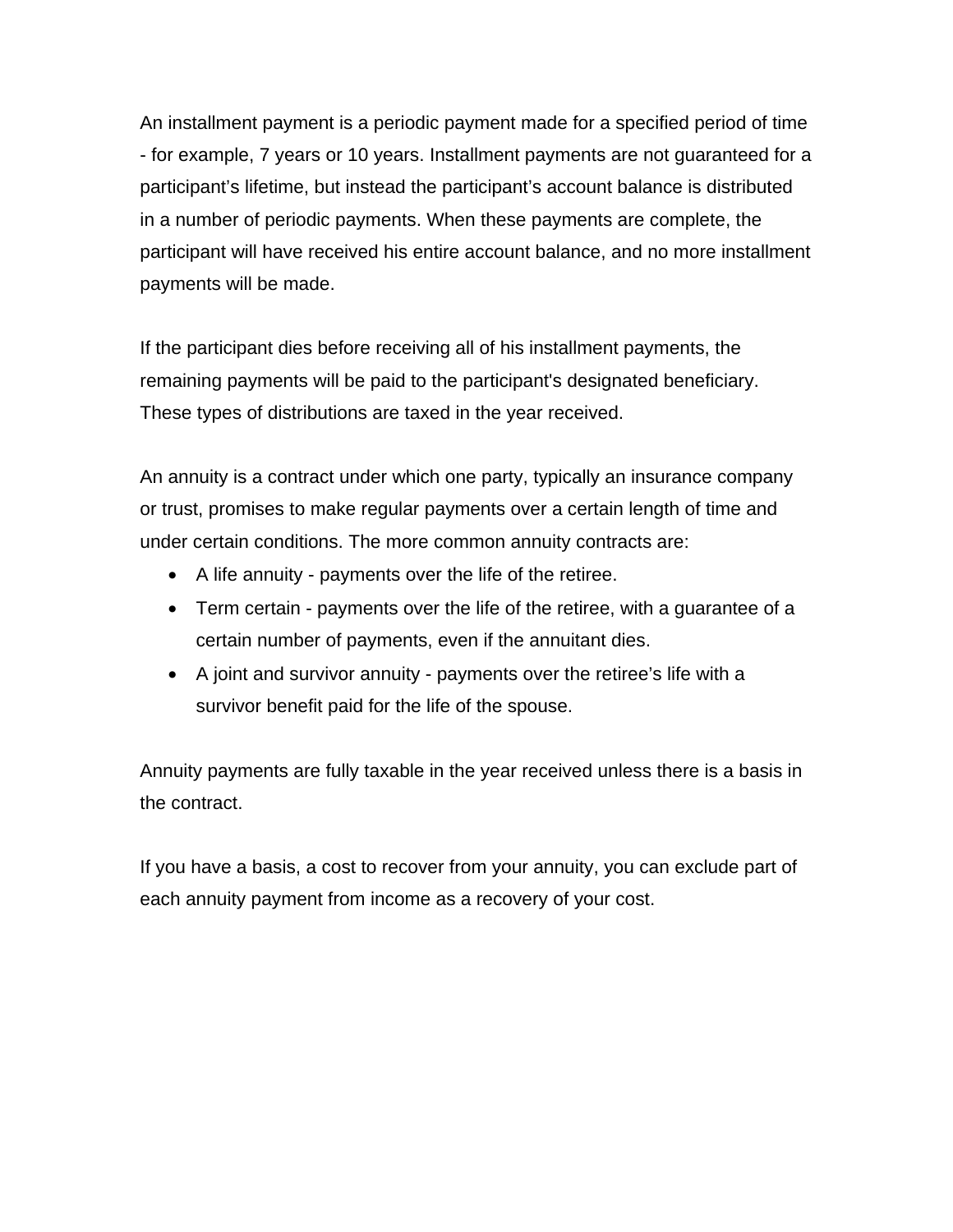



In his book, *Die Broke*, Stephen Pollan wrote, "The last check you write should be to the undertaker—and it should bounce." But how do you do this? How do you ensure that you have enough money, but not too much to get you through retirement? We know average life expectancies, but we still haven't figured out how long we'll live. Many retirees are exposed to the risk of either outliving their savings or unnecessarily limiting their spending in retirement because of their fear of outliving their savings.

Early this year, IRS issued a package of proposed regulations and rulings intending to make it easier for retirees to manage their savings, by allowing pension plans to offer workers a wider range of choices of how to receive their retirement benefits by–

• Making it easier to offer combination options that avoid an "all-or-nothing" choice. It offers individuals the option to take a portion of their plan benefit as an annuity, while taking the remainder in a lump-sum payment;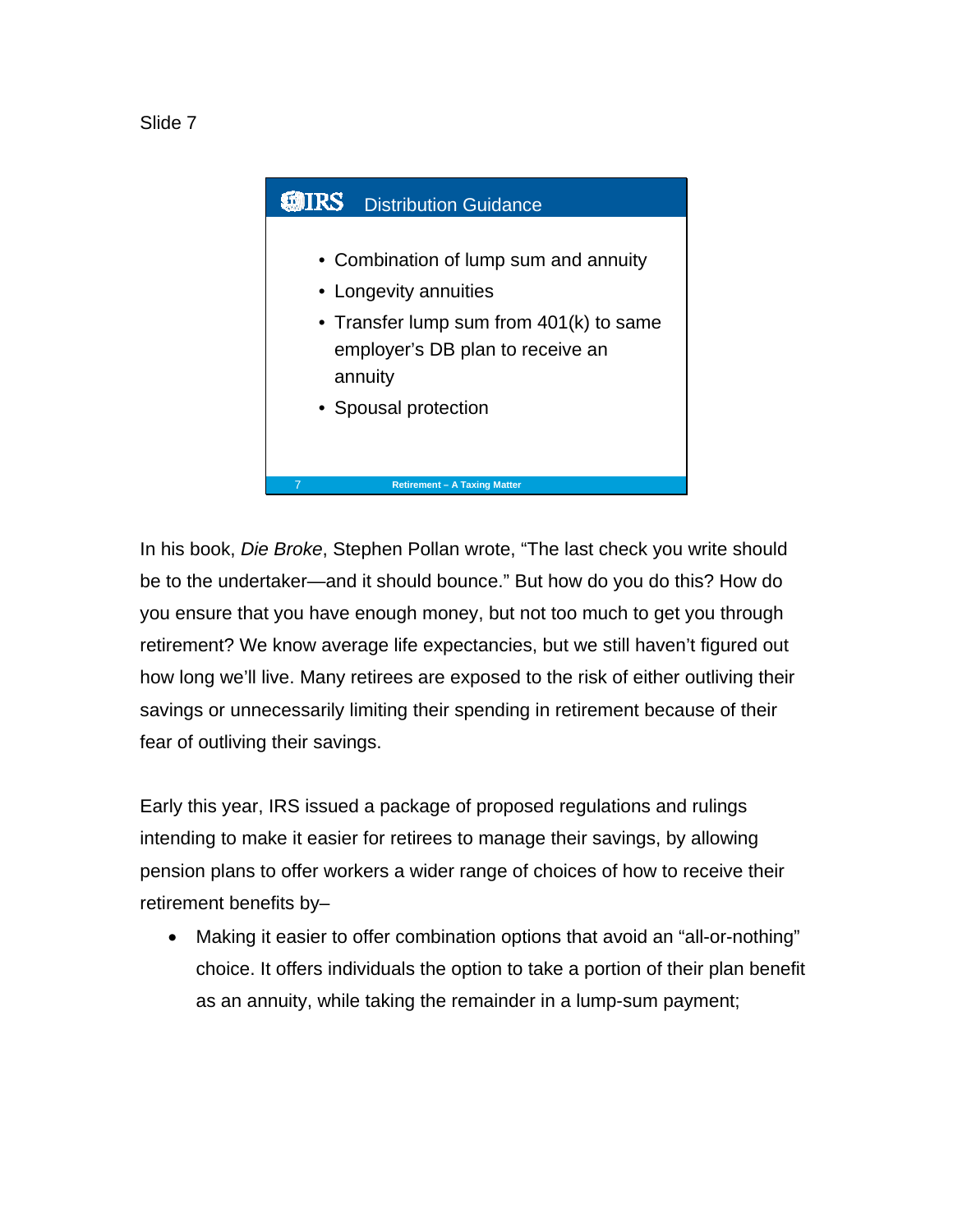- Enabling employer plans and IRAs to offer an additional option in the form of a "longevity annuity" – which allow individuals to use a limited portion of their account balance to provide lifelong retirement income beginning at age 80 or 85. It helps to protect retirees from outliving their savings;
- Making clear that employees receiving lump-sum cash payouts from their employer's 401(k) plan can transfer some or all of those amounts to the employer's defined benefit pension plan (if the employer has one and is willing to allow this) to receive an annuity from that plan; and
- Clarifying the joint and survivor annuity and spousal consent rules when a defined contribution plan permits investment in a deferred annuity contract.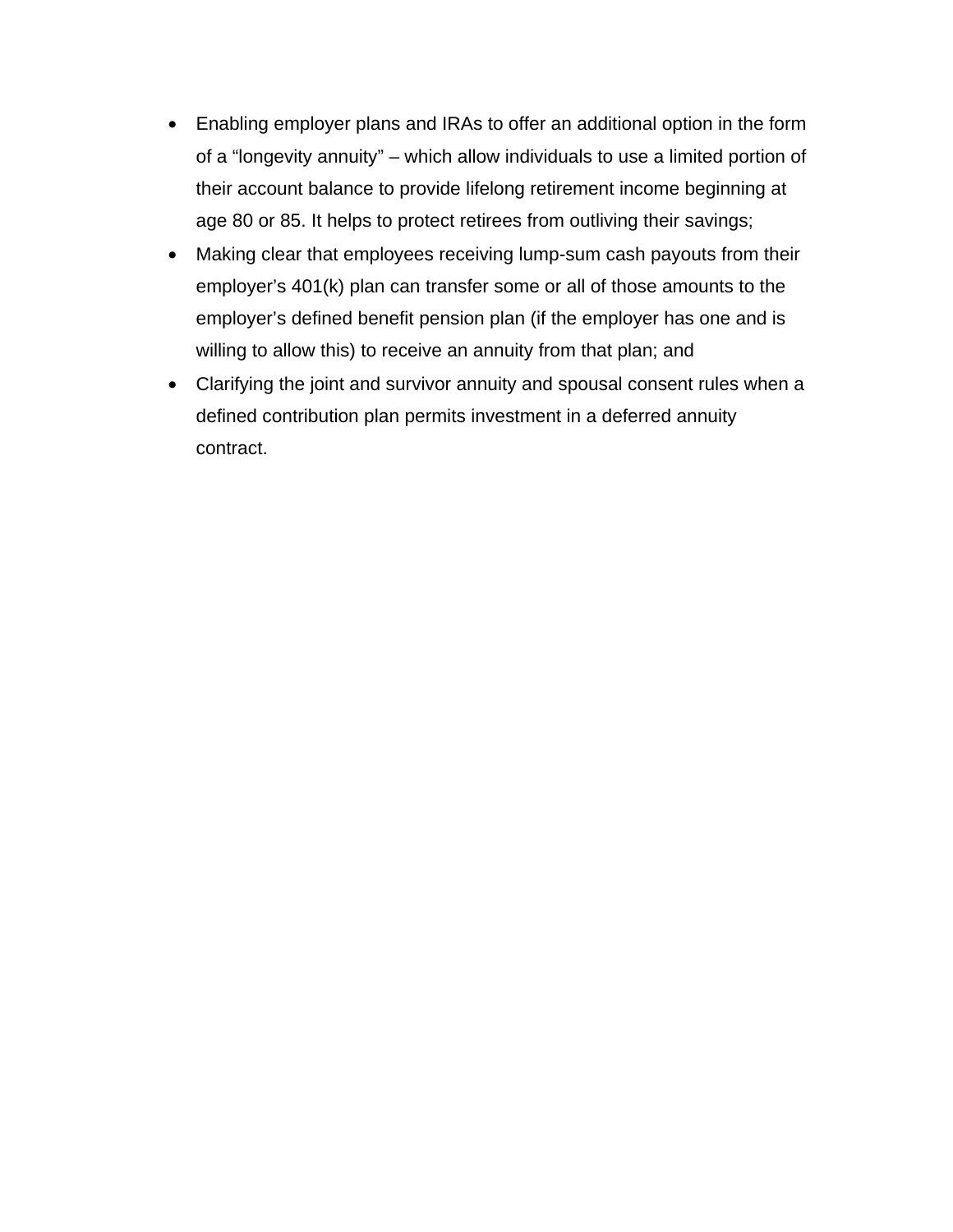



Several studies show that the majority of distributions from retirement plans are lump sum payments, even in a defined benefit plan where an annuity is the normal form of benefit. When given the option of having a large stack of money sitting in their bedroom or a much smaller monthly check, people choose the cash.

Wouldn't it be great if you could receive some of your benefit as a stream of income for life, to provide protection against the risk of outliving your savings, and the rest of your benefit as a lump sum that lets you take that dream trip, pay off your house, or just provides liquidity?

That is one of the goals of the proposed regulations. Under the old rules, where an optional form of benefit consisted of a split – partially a lump sum and partially an annuity, the value of each of these portions had to be determined using required interest rates and mortality assumptions. The new rules streamline the calculation of partial annuities. The interest rates and assumptions that the old rules required you to use are now only applied to the lump sum portion of the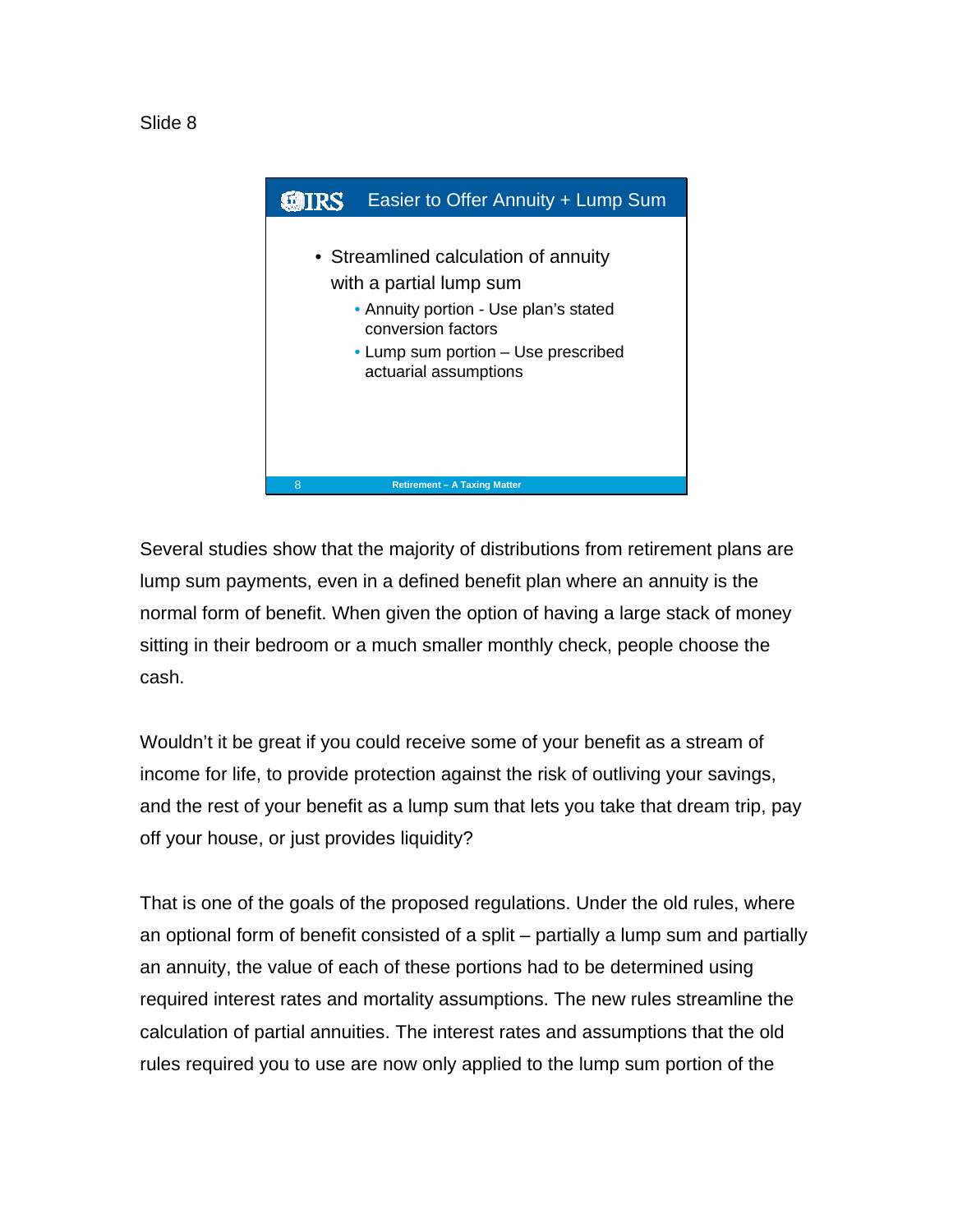benefit. You now can use the plan's regular conversion factors on the partial annuity.

Let's look at an example:

Let's say an employee elects to take 75% of his benefit as a partial annuity and the other 25% as a lump sum. The value of the partial annuity is simply 75% of the value of the full annuity and the partial lump sum is simply 25% of the previously calculated dollar amount of the full lump sum.

This simpler method of calculating partial annuities should lead to more plans offering a partial annuity with a partial lump sum, rather than putting participants in an "all or nothing" choice to take their entire plan benefit.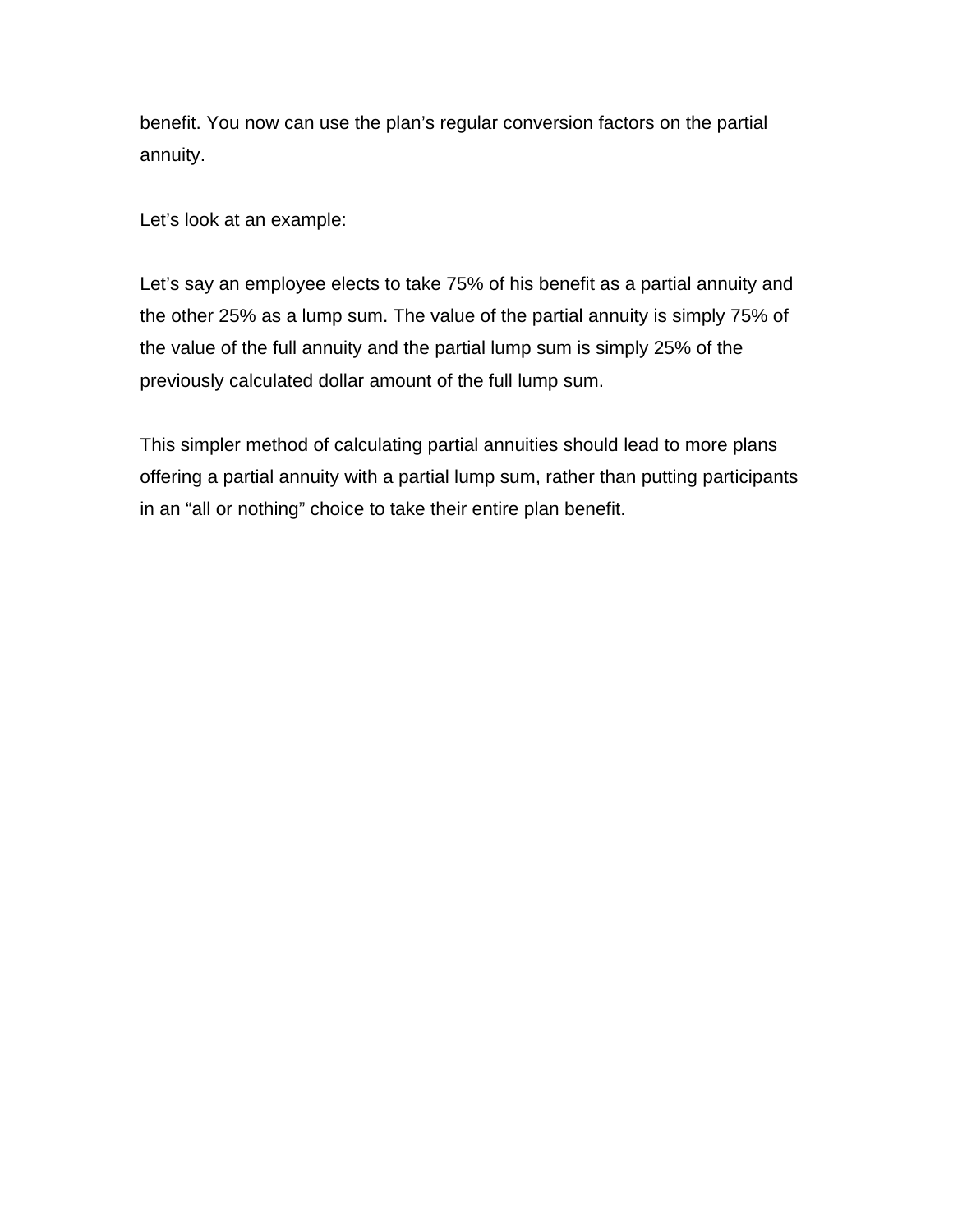Slide 9



Employees typically prefer the liquidity and flexibility offered by a lump sum. The new proposed regulations will make it easier for defined contribution plans and IRAs to offer longevity annuity options - an income stream that begins at an advanced age, such as age 85, and continues as long as the individual lives. It's no longer an all or nothing approach.

Required minimum distribution rules require you to begin taking payouts from a qualified retirement plan or traditional IRA soon after reaching age 70 ½. Before the proposed regulations, you had to determine your required minimum distribution by dividing your entire account balance, including that future annuity, by your life expectancy.

Under the proposed regulations, an annuity that costs no more than 25 percent of the account balance or (if less) \$100,000, and that will begin by age 85 is disregarded in determining required minimum distributions before the annuity begins.

Let's look at an example of how this might have played out.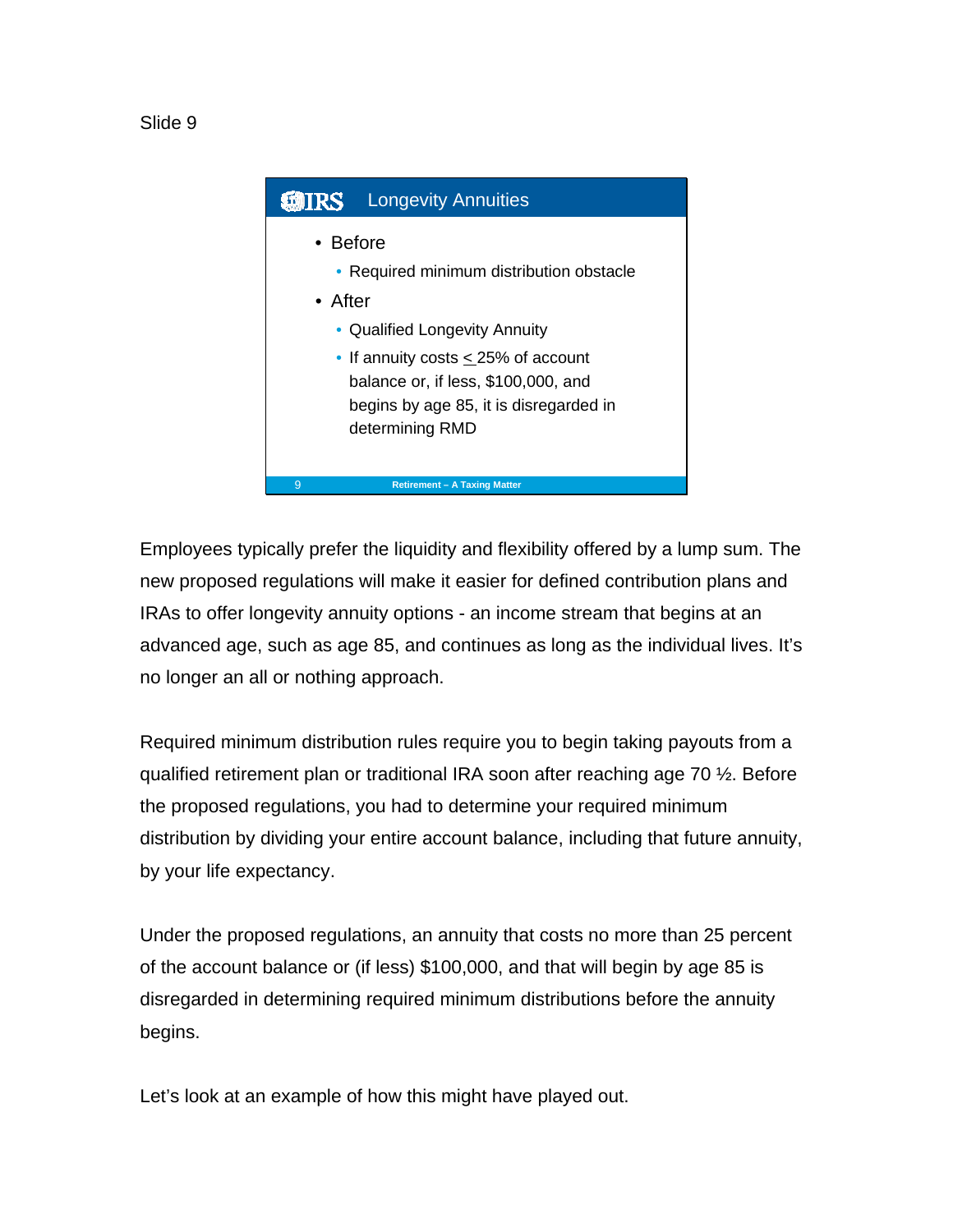Bill is age 65 and has \$200,000 in his 401(k) account. The plan offers Bill an annuity that begins when Bill reaches age 85, and Bill wants to use a portion of his account balance to purchase the annuity.

Under the old rules required that the value of that annuity be counted in calculating the required minimum distribution each year before the annuity begins. That means that Bill would have to take a a larger minimum distribution each year. If Bill didn't leave enough liquid assets in his account to cover those minimum distributions, he would have been unable to take the required distribution. To avoid this dilemma, longevity annuities were rarely part of the retirement planning for 401(k) plans and IRAs.

The new proposed regulations help open the 401(k) and IRA market to longevity annuities by giving special relief from the minimum distribution requirements.

The longevity annuity would have to satisfy certain limits on cash-out options and death benefits to ensure that it's used only to protect against the risk of outliving one's assets and to make it as cost-effective as possible, leaving more in the individual's account to live on before the annuity begins.

Retirees who use a portion of their retirement savings to purchase a longevity annuity would enjoy the security of knowing that they'll have lifetime income from the annuity even if they live well beyond their life expectancy.

Let's look at how this would affect Bill, from our earlier example - Bill decides to use \$30,000 from his \$200,000 401(k) account to buy a longevity annuity available under the plan that begins at age 85 and continues making regular payments of about \$17,000 per year as long as he lives.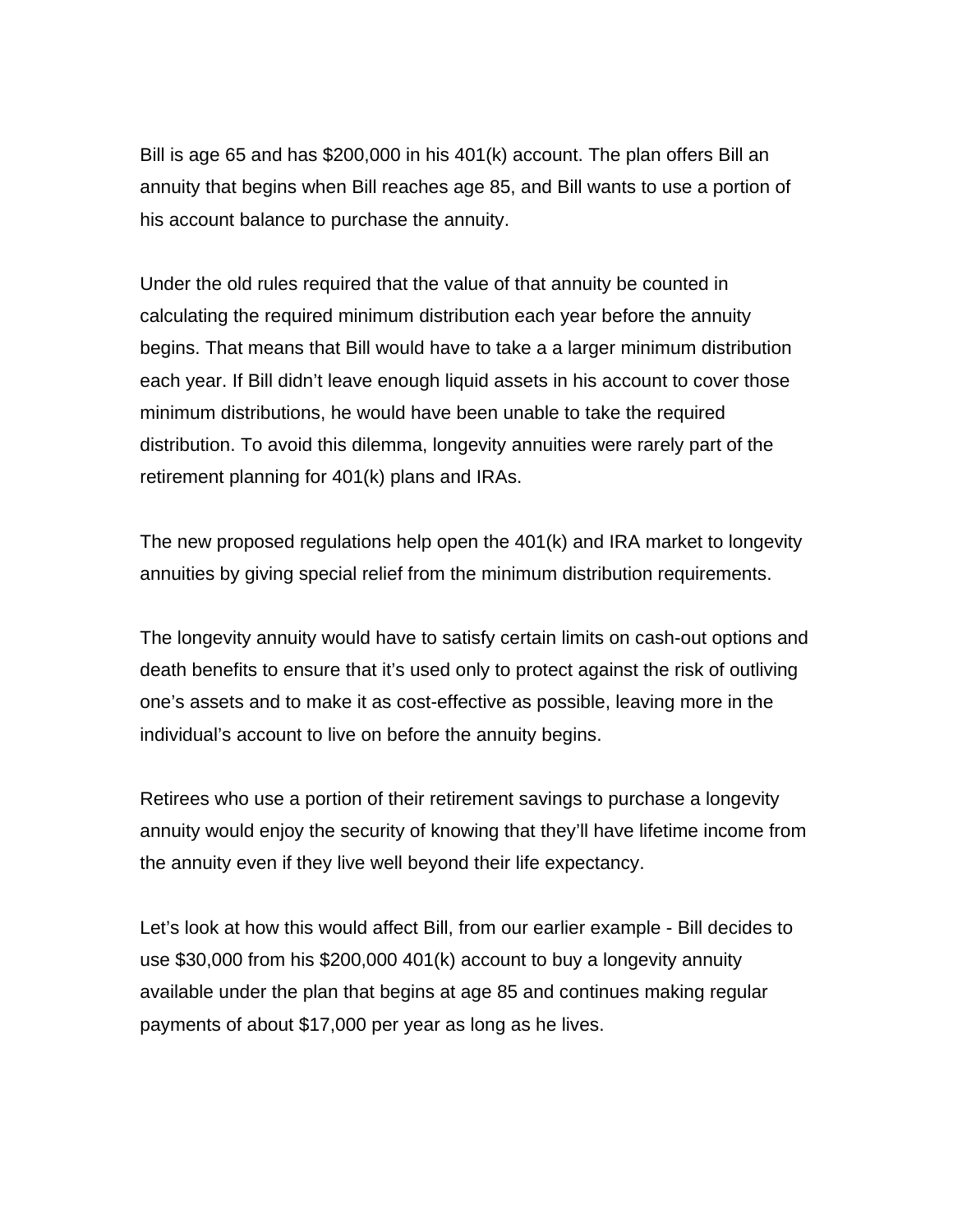Since the value of the annuity would no longer count in determining required minimum distributions, it's much more practical for Bill to take the longevity annuity option. Bill will satisfy the minimum distribution requirements from age 70 to age 85 without taking into account the value of the annuity. Beginning at age 85, Bill will rely on the annuity in addition to Social Security, any remaining amounts in his 401(k) account, and any additional resources he might have.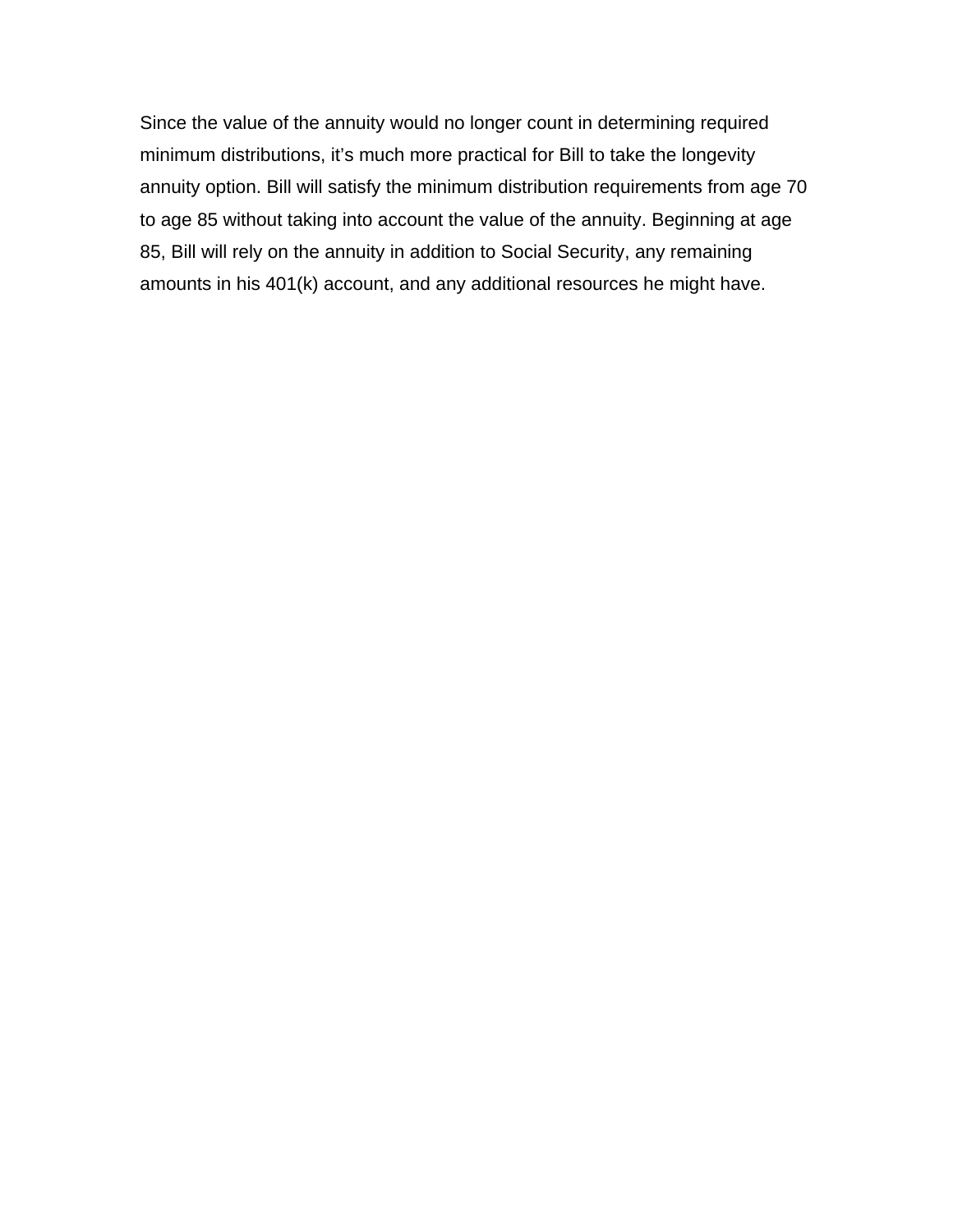

Although the number of employees covered by private-sector defined benefit pension plans has been declining, many employers still sponsor defined benefit, or DB, plans in addition to their 401(k) plans. As an alternative to offering lifetime income options to employees within the 401(k) plan, an employer could offer them low-cost annuities under its DB plan. However, employers weren't sure if it was permissible to transfer money from the 401(k) to the DB plan to provide the annuity.

Revenue Ruling 2012-4 makes clear how this annuity purchase can be done under the qualified plan rules if the employer is interested in offering it.

For an employer that sponsors both a 401(k) or other defined contribution plan, and a DB plan, the ruling provides a road map for offering employees the option of transferring, or "rolling over" some or all of their 401(k) plan payouts to the DB plan in exchange for an immediate annuity from the DB plan. The DB plan must convert the single-sum rollover amount to an annuity that's at least "actuarially equivalent" to the amount the plan received, using the same assumptions that are used to convert annuity benefits to lump sums.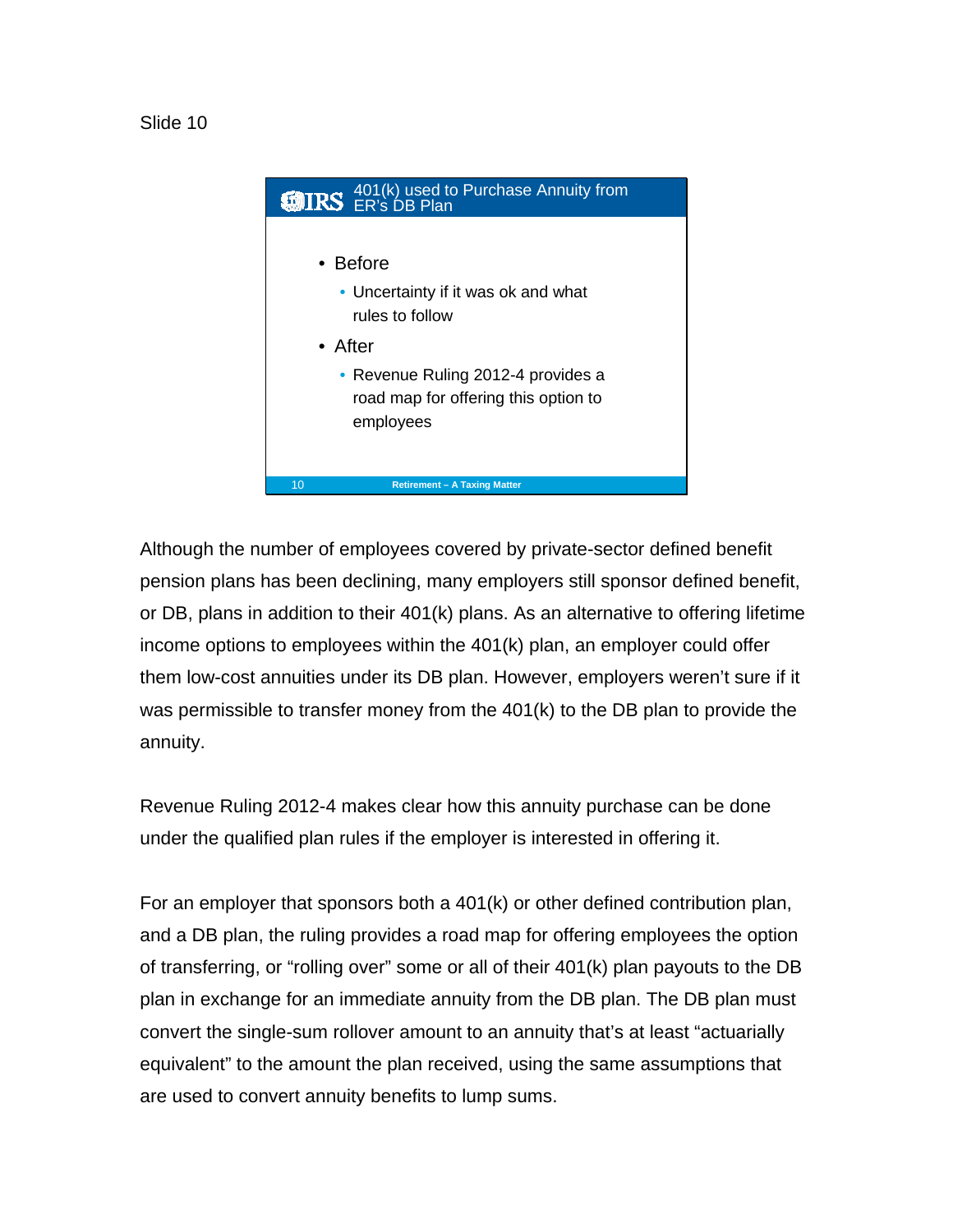Slide 11



There's a question about how the spousal consent rules apply to deferred annuities (including longevity annuities). This has made 401(k) or other defined contribution plan sponsors hesitant to include lifetime income options in their plans.

Revenue Ruling 2012-3 clarifies how the spousal consent rules apply when there is a deferred annuity investment option under a profit-sharing plan. It uses situations to show how the rules work under the different scenarios. You can expect more annuity options being offered in 401(k) and other defined contribution plans.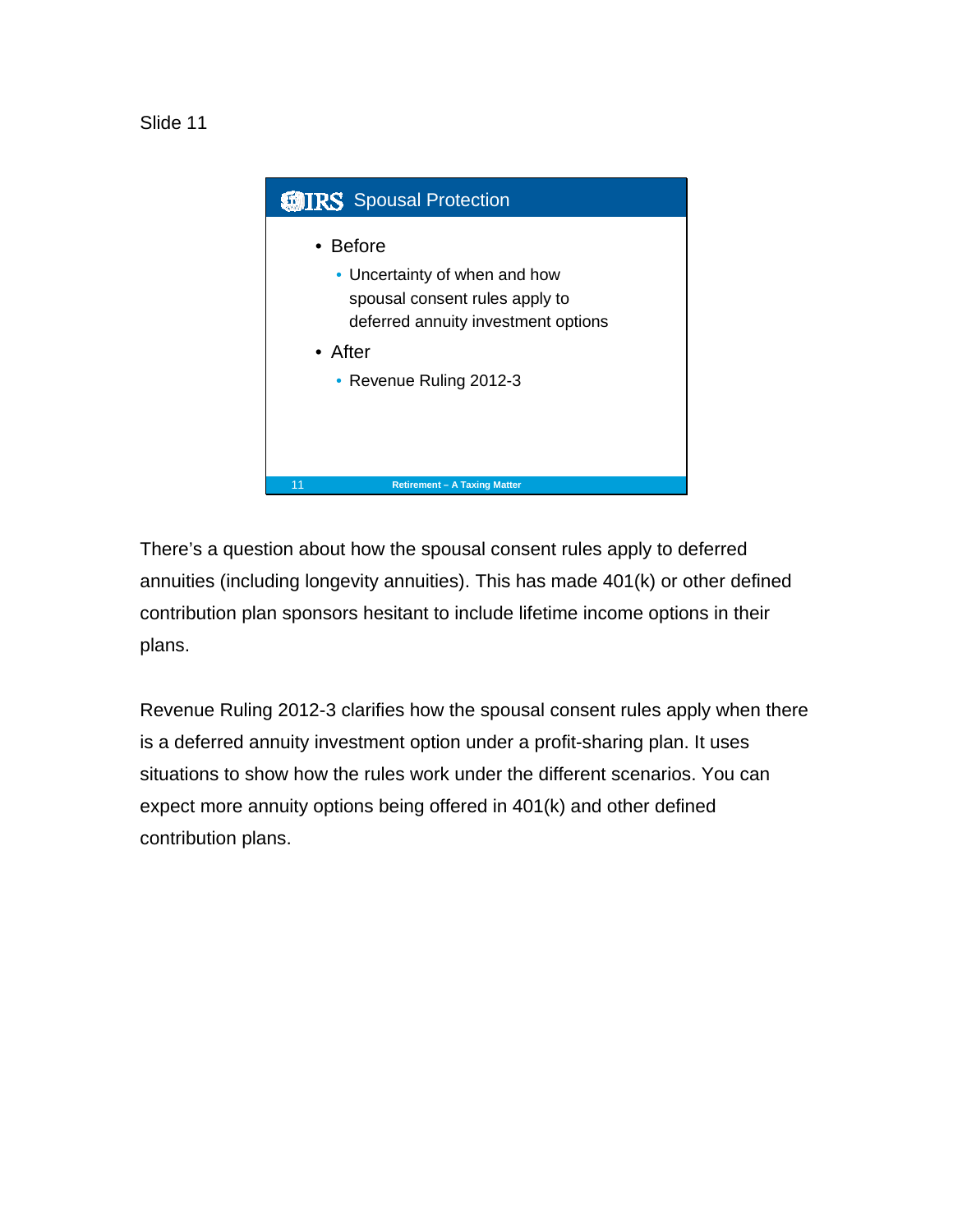

What if you are one of those unfortunate souls who thought you could retire, but then the economy told you otherwise? You found yourself back at work. How does that affect your retirement accounts?

Let's look at two different possibilities. The first is a situation where you find work with a different employer. Maybe you decide to become a greeter at the local Mega-Lo-Mart.

When you retire from one employer and then are hired by another employer, you're free to receive your retirement benefits from the first employer and work for someone else, or open your own business without penalty. You may simultaneously contribute to the retirement plan of the new employer and receive retirement benefits from the former employer.

A retiree that returns to work for the employer that's paying their pension benefits, may have their pension payments suspended.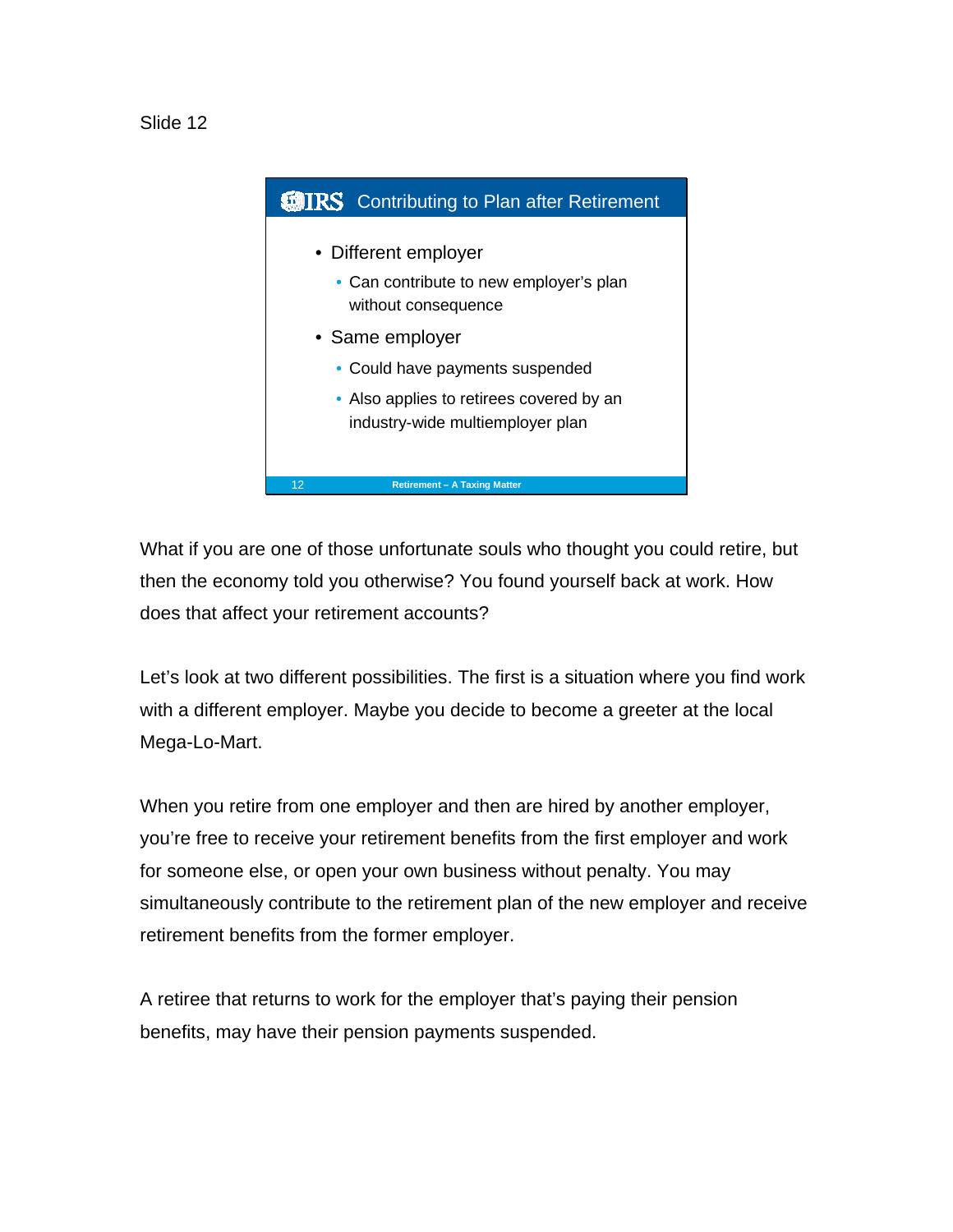If you are a retiree covered by a multiemployer pension plan, a plan often offered through an industry-wide union contract, you may also have your pension benefits suspended if you return to work for a different employer whose employees are covered by the same plan.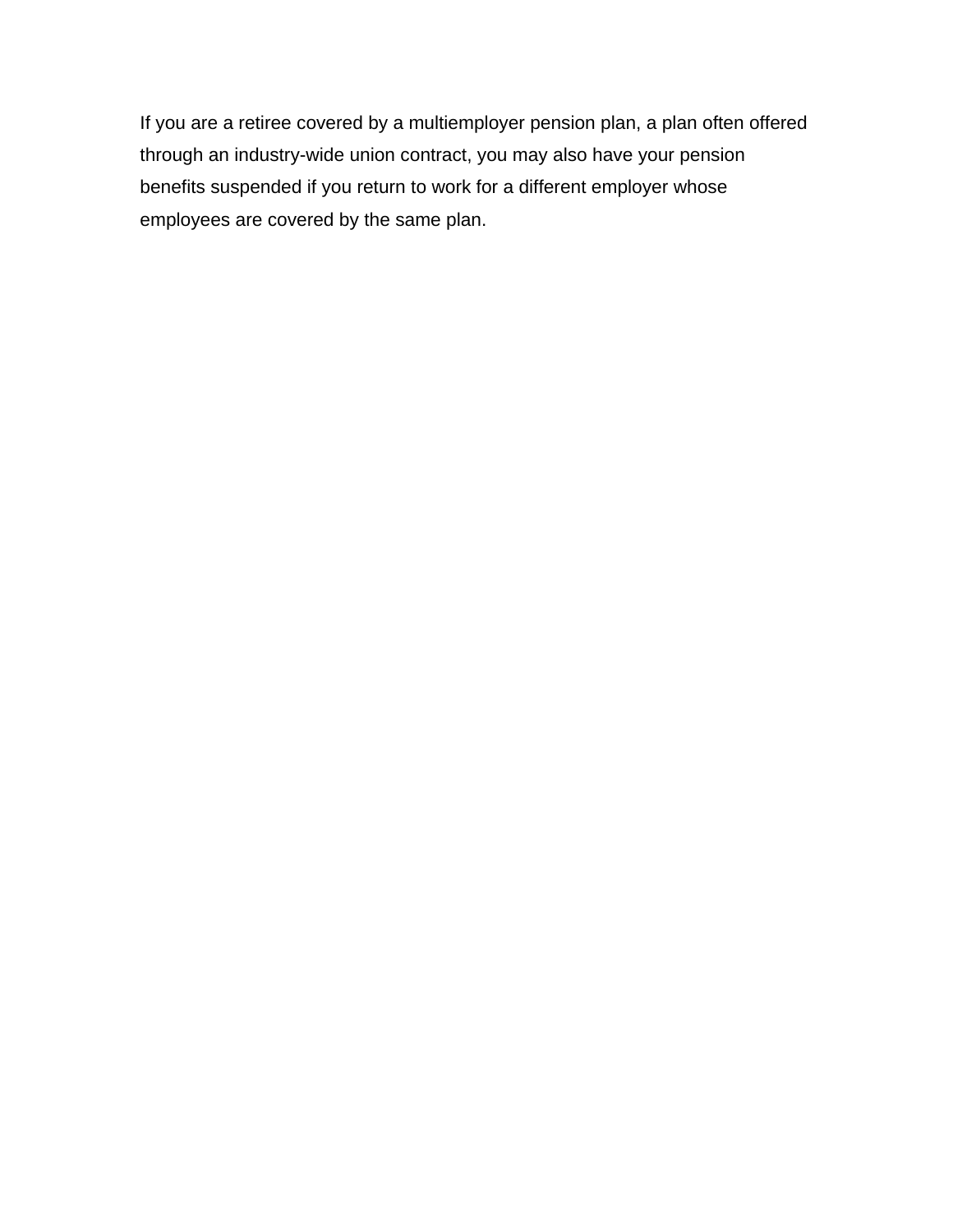

You must have earned income to contribute to a traditional or Roth IRA. This includes wages, salaries, tips, professional fees, bonuses, and other amounts received for providing personal services. It also includes commissions, selfemployment income, nontaxable combat pay, military differential pay, and taxable alimony and separate maintenance payments.

Compensation, for purposes of contributing to a traditional IRA, does **not** include:

- Earnings and profits from property, such as rental income, interest income, and dividend income,
- Pension or annuity income,
- Deferred compensation,
- Income from a partnership for which you do not provide services that are a material income-producing factor,
- Conservation Reserve Program (CRP) payments, or
- Any amounts (other than combat pay) you exclude from income, such as foreign earned income and housing costs.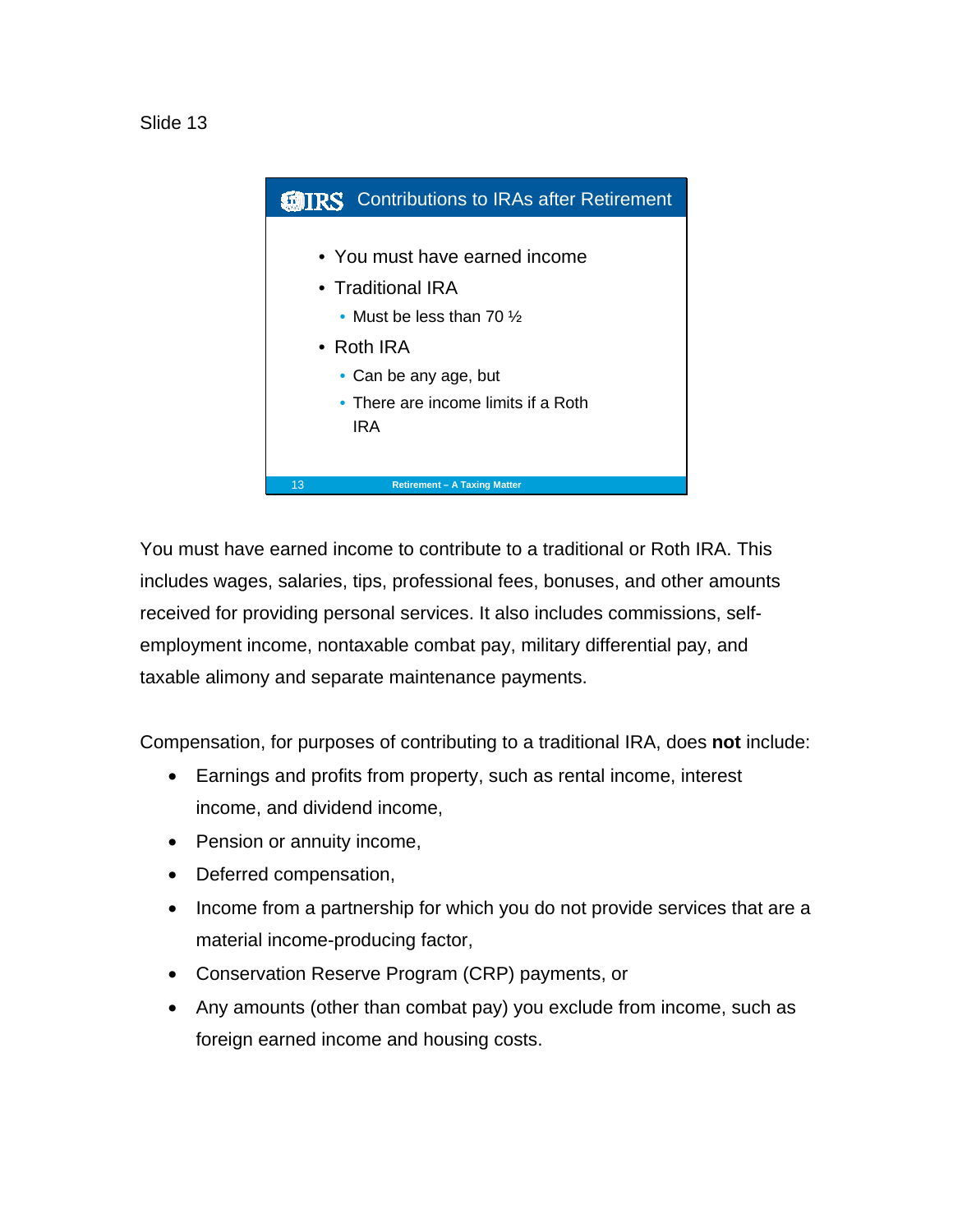If your only income is pension or annuity income, then you won't be able to contribute to a traditional or Roth IRA.

You can open and make contributions to a traditional IRA if you or your spouse received taxable compensation during the year, and you weren't age 70½ by the end of the year.

Generally, you can contribute to a Roth IRA, no matter how old you are, if you have taxable compensation and your modified AGI is less than:

- \$179,000 for married filing jointly or qualifying widow(er),
- \$122,000 for single, head of household, or married filing separately and you didn't live with your spouse at any time during the year, and
- \$10,000 for married filing separately and you lived with your spouse at any time during the year.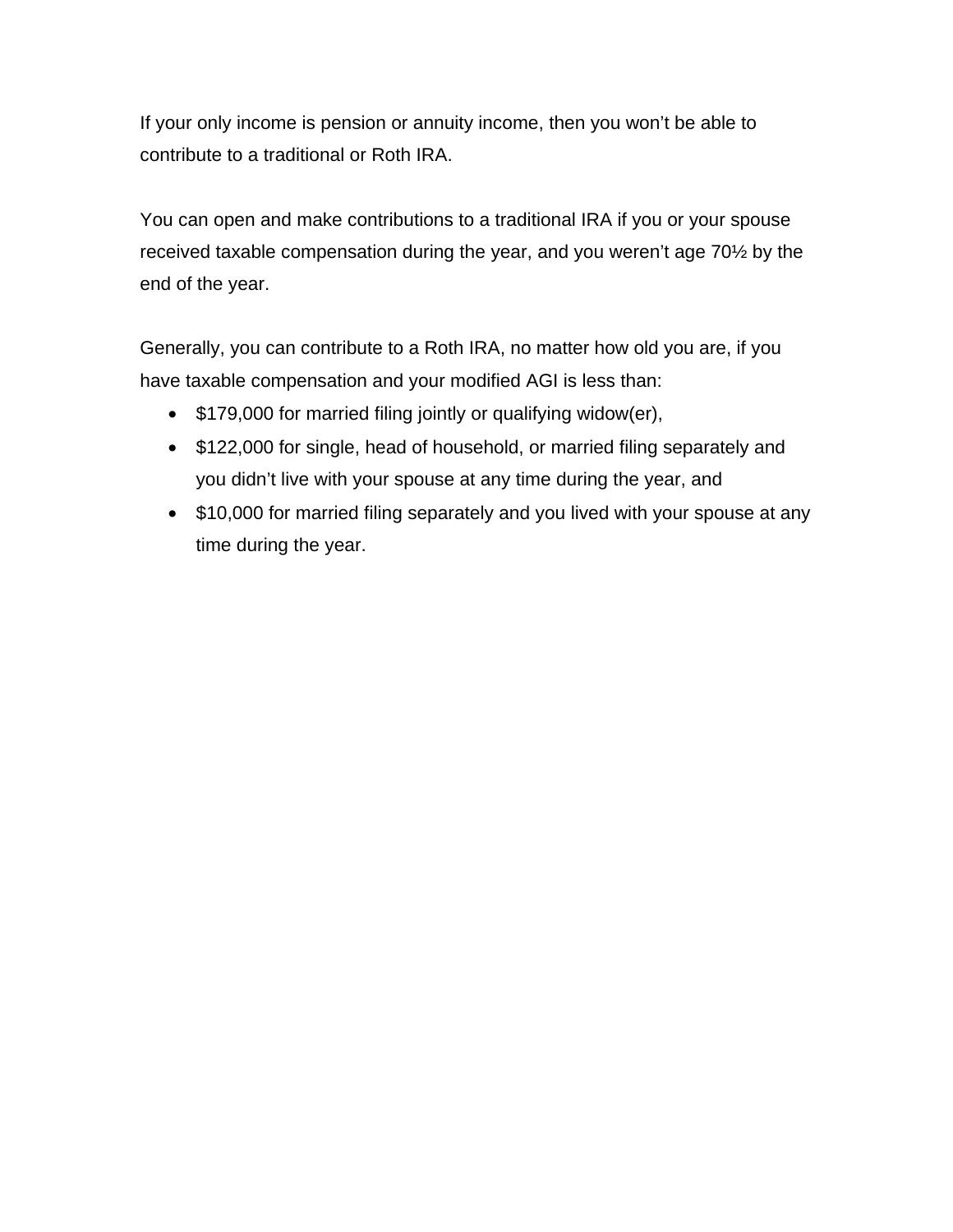



How much – if any – of your Social Security benefits are taxable depends on your total income and marital status.

You can do the following quick computation to figure your combined income to determine the taxability of Social Security benefits:

To figure your combined income, add one-half of your total Social Security benefits received to all other income, including any tax-exempt interest and other exclusions from income. All other income includes almost everything:

- *Long-Term and Short-term Capital Gains/Losses*
- *Dividends*
- *Taxable or Tax-Free Interest*
- *Pension Benefits*
- *IRA Distributions*
- *Roth IRA Distributions*
- *Other Taxable Income*
- *Wages*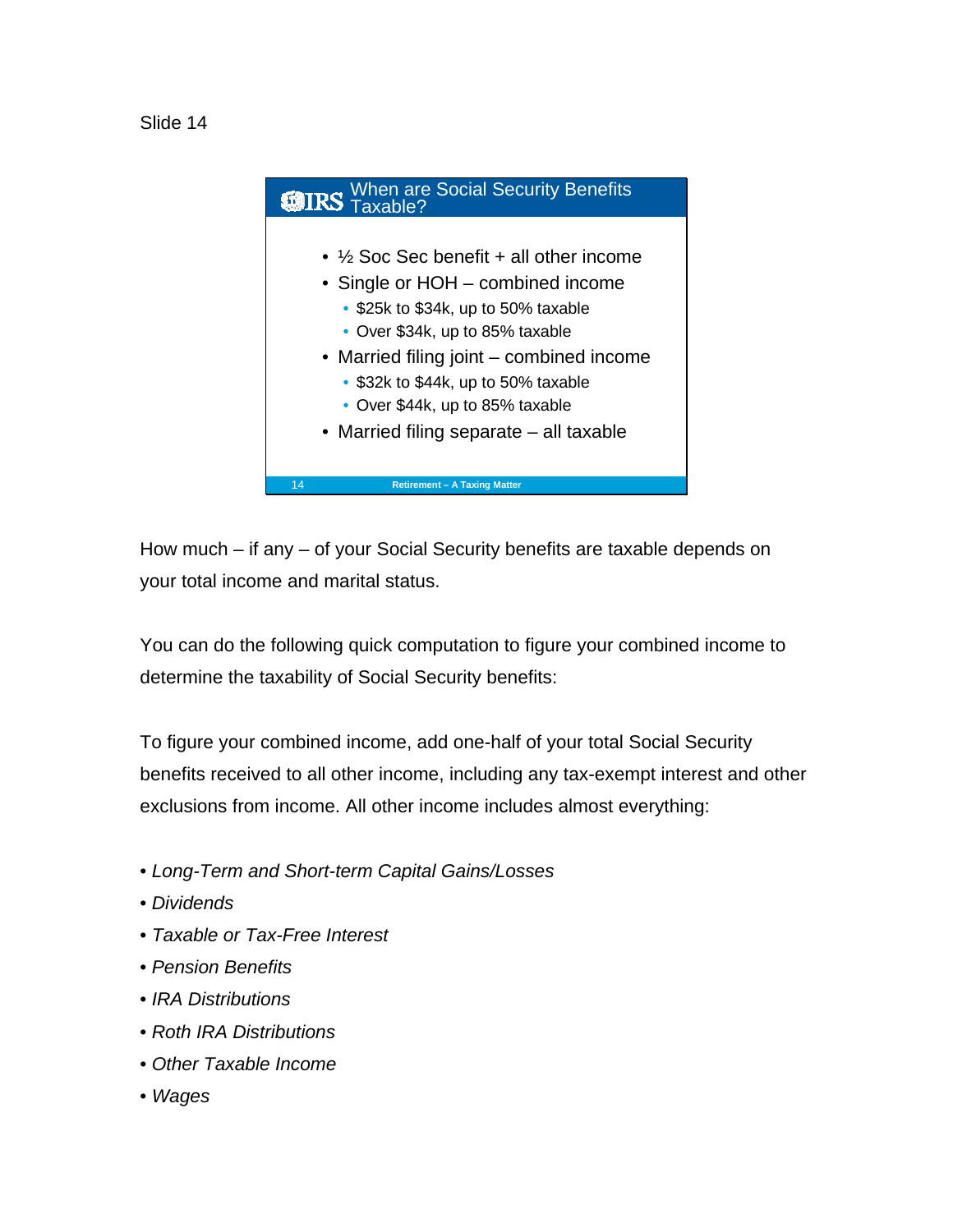- *Self-Employed Income/Loss*
- *Deductible IRA Contributions*

If you file a 1040 as an "individual" and your *combined income* from your calculation is between \$25,000 and \$34,000, you may have to pay income tax on up to 50% of your Social Security benefits, or if your combined income is more than \$34,000, up to 85% of your benefits may be taxable.

If you file a joint return, and you and your spouse have a *combined income* that is:

- between \$32,000 and \$44,000, you may have to pay income tax on up to 50% of your Social Security benefits, or
- more than \$44,000, up to 85% of your benefits may be taxable.

If you're married and file a separate tax return, you probably will pay taxes on your Social Security benefits.

The amounts on this slide were set by Congress in 1983. They haven't changed in the nearly 30 years since then. Each year, more and more people become "eligible" to pay tax on their Social Security benefits.

For additional information on the taxability of Social Security benefits, see IRS Publication 915, *Social Security and Equivalent Railroad Retirement Benefits*.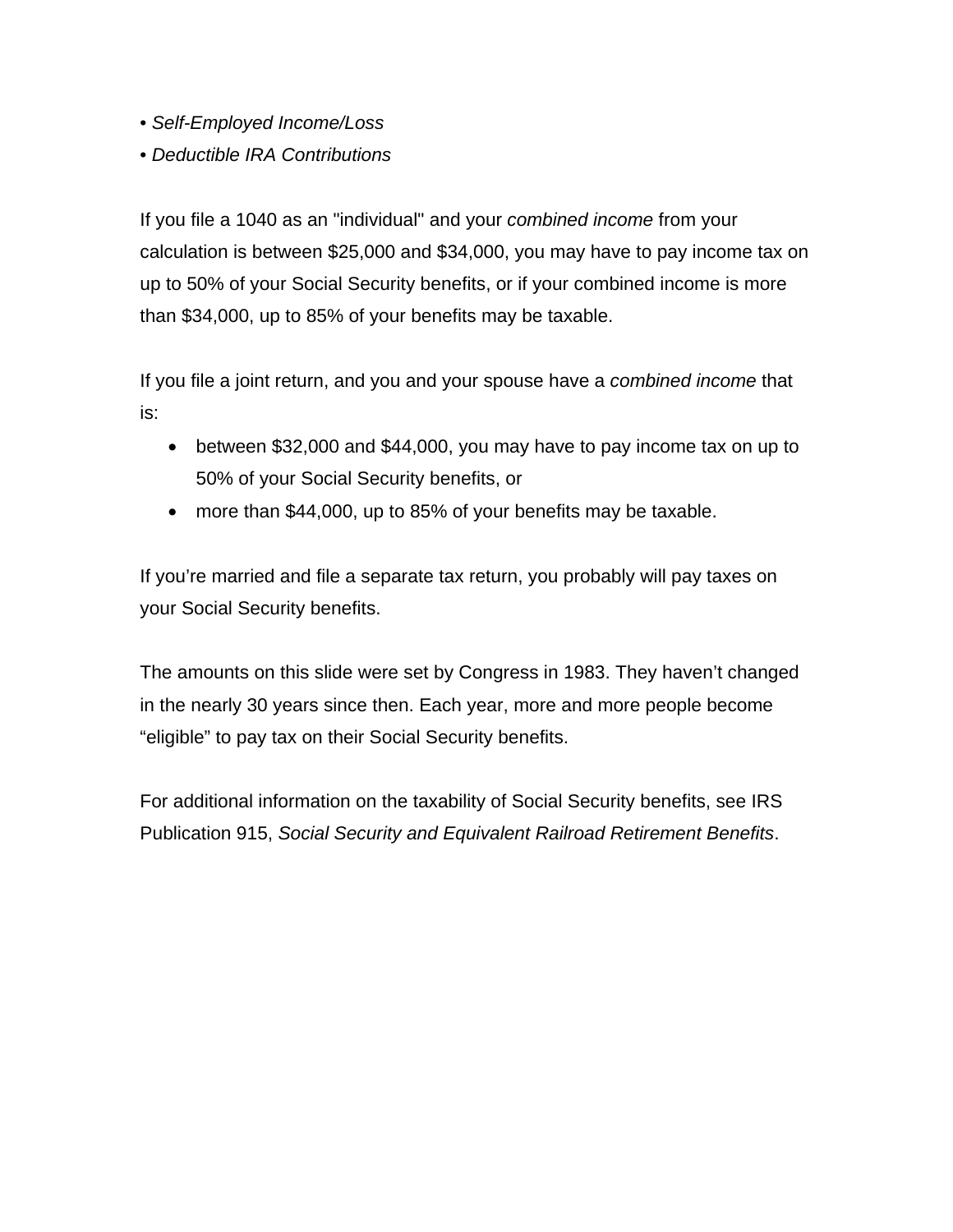



I got a call from my Uncle Johnny the other day. He was born and raised in west Texas near Muleshoe. He's lived within about 75 miles of Muleshoe his entire life, except for the time spent in Vietnam as a soldier and the three years he spent living in Iran in the mid-70s. He wants to take his wife, their daughter, her husband and a couple grandkids to Hawaii this year. Muleshoe is just what you think it is – the exact opposite of Hawaii. So it's a great idea. For \$10,000 he can make his dream happen - a week in Hawaii with his family. He wanted to run it by me to see what I thought, because he knew the extra distribution from his IRA would cause him a bit of a tax headache.

Uncle Johnny and his wife draw around \$26,000 per year from Social Security. Their combined income for purposes of determining how much of their Social Security is subject to tax is \$32,000. At \$32,000, they have bumped right up against that lower limit for taxing Social Security, so none of their benefit is currently subject to federal income tax. They're in the 15% tax bracket.

The question is, how much will my Uncle Johnny need to take from his taxable IRA in order to net \$10,000 for that trip? Let's see. A \$10,000 distribution will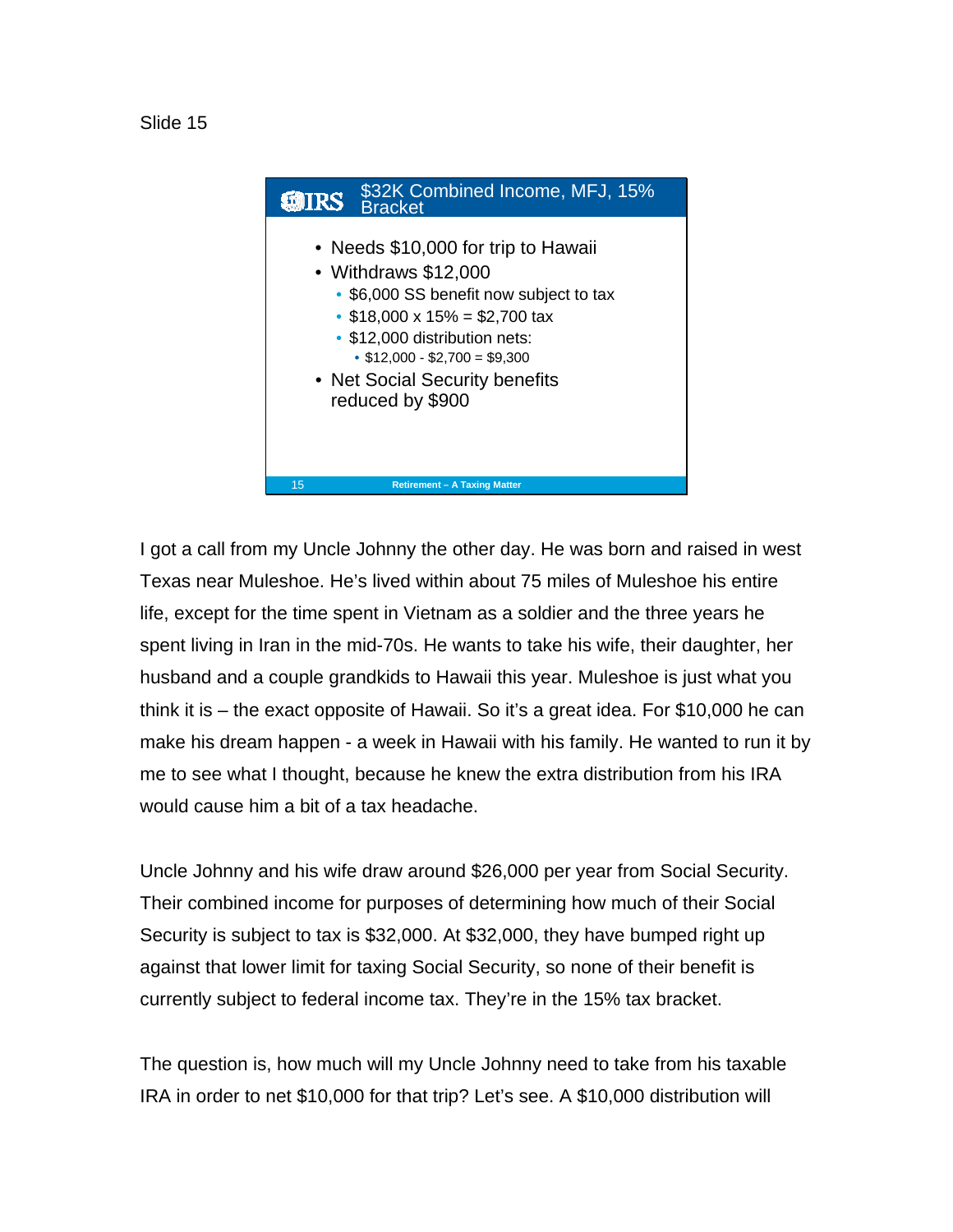have \$1,500 in tax at the 15% rate. That leaves \$8,500. He'll need more. A \$12,000 distribution nets him \$10,200. That's just a little more than the amount he needs.

Problem is the \$12,000 distribution causes my uncle to have more than \$32,000 in combined income. So the distribution will cause a portion of his Social Security to be subject to tax. I'm going to pull out my trusty Pub 915 and figure out exactly how much. Let's see. Enter ½ of their \$26,000 in Social Security… add that to their pension income…now add in the Hawaii distribution of \$12,000…add this to that…subtract that is from this, this from what?…carry the one…take the square root of…

Okay, my calculation shows that my Uncle Johnny's \$12,000 distribution causes \$6,000 of his Social Security to be subject to tax. \$6,000 times 15% is an extra \$900 of tax. Instead of paying tax on \$12,000, he is now paying tax on \$18,000. The total tax bill on his \$12,000 distribution is \$18,000 x 15%, or \$2,700 in tax. The \$12,000 distribution would have a marginal tax rate of 22½% instead of 15% like we first thought.

And it would only net him \$9,300.

The moral to the story? My Uncle Johnny gets to take his family to Hawaii, but the fact that his Social Security will be taxed because of this distribution means he will have less money to live on in the future.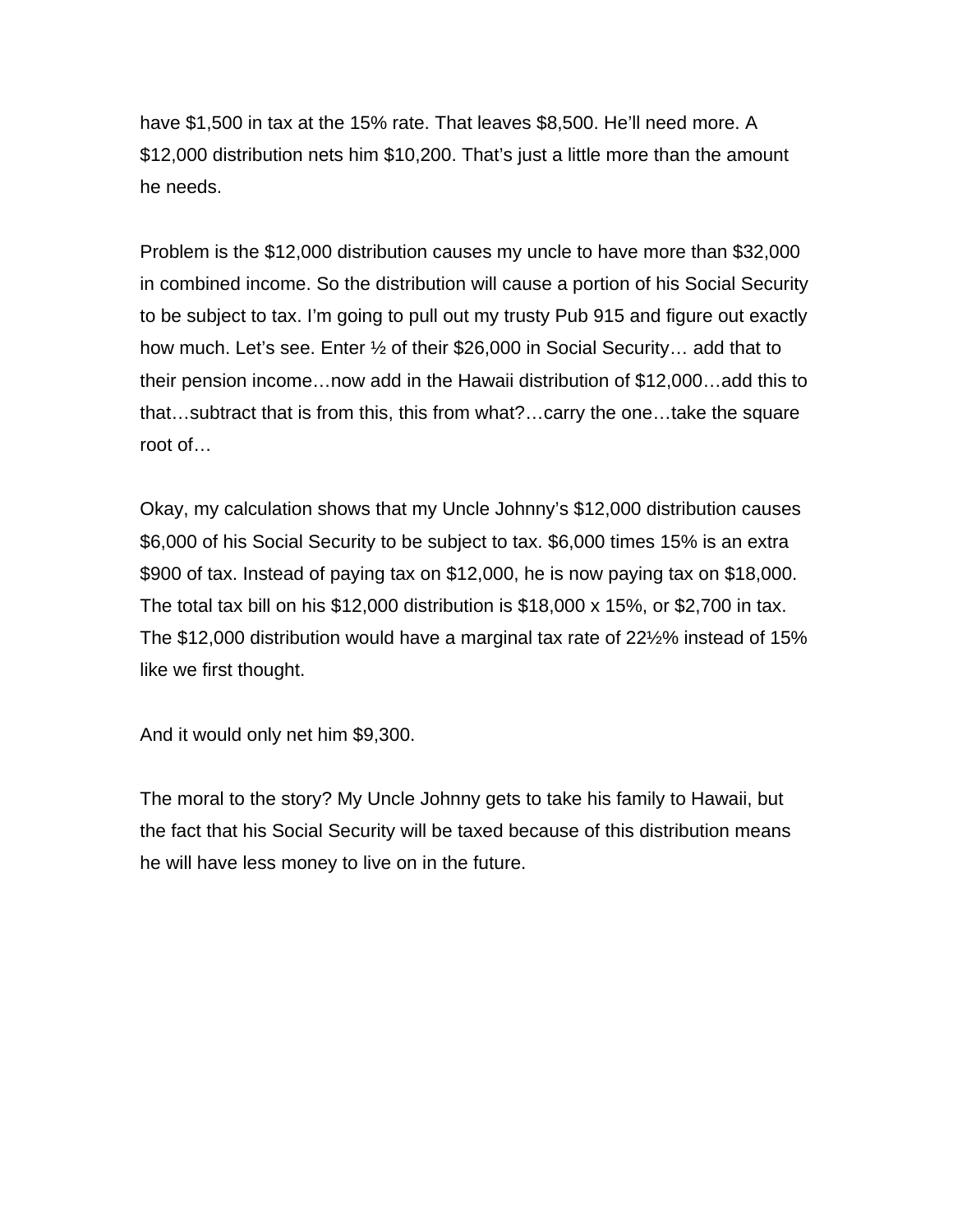



As all of us baby boomers reach retirement age, something we've worked toward our entire lives, what's happening? We've found we like the security of having a job. Nearly half the people between 65 and 70 still have compensation from a job. The trend is to keep working, but not work so much; cut back a little, ease into that extra free time.

If you continue working while you receive Social Security retirement (or survivors) benefits, it could lead to a higher benefit in the future.

If you take Social Security early and continue working, your earnings will reduce your Social Security benefit payments only until you reach your full retirement age. At full retirement age, the Social Security Administration will recalculate your benefit to take into account the months when they reduced or withheld benefits because of your excess earnings.

SSA uses a formula to determine how much your benefit must be reduced: If you are under full retirement age for the entire year, they deduct \$1 from your benefit payments for every \$2 you earn above \$14,640 for 2012.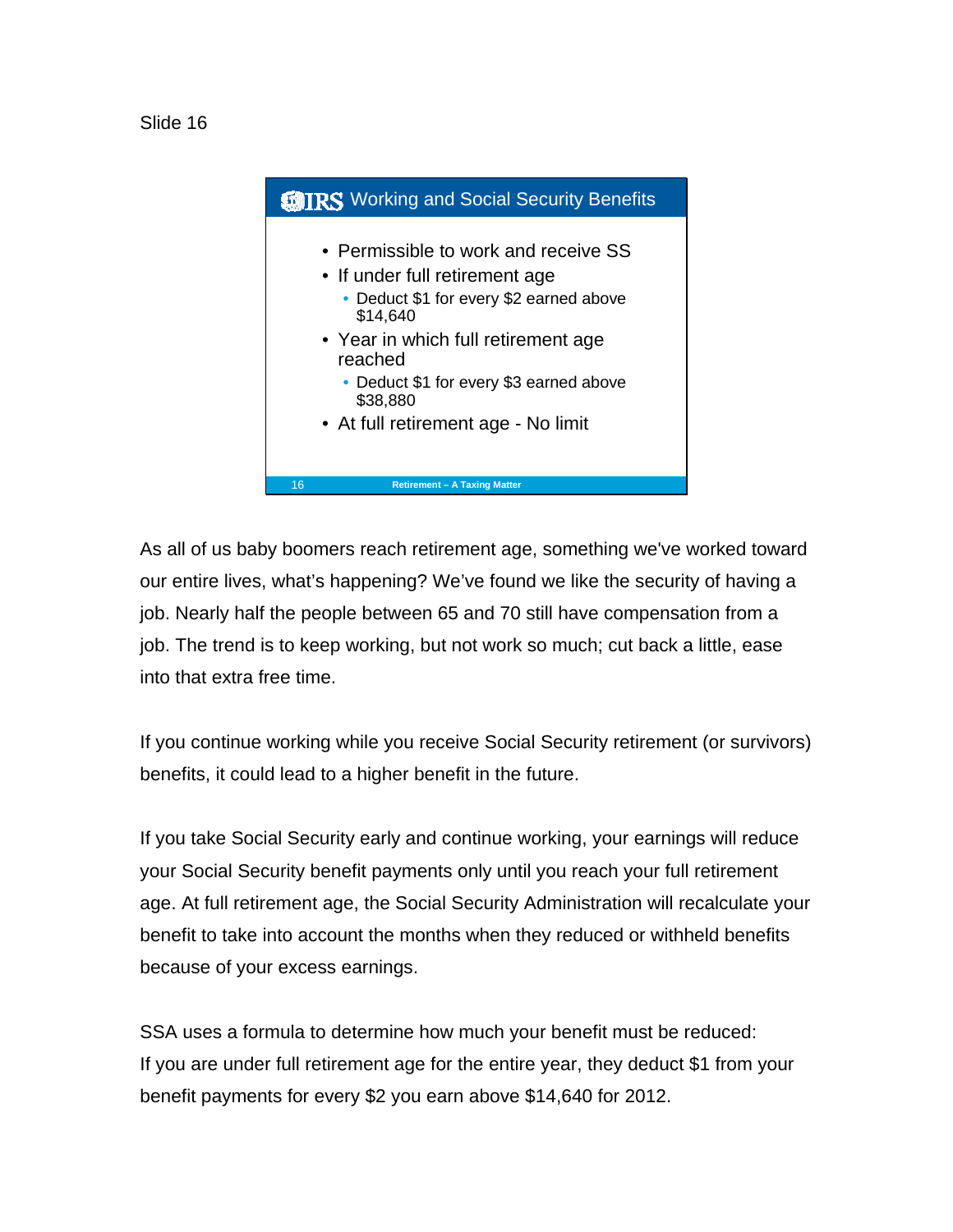In the year you reach full retirement age, they deduct \$1 in benefits for every \$3 you earn above a different limit, but they only count earnings before the month you reach your full retirement age.

If you will reach full retirement age in 2012, the limit on your earnings for the months before full retirement age is \$38,880. If you were born in 1946 or 1947, your full retirement age is 66 years.

Starting with the month you reach full retirement age, you can get your benefits with no limit on your earnings.

If you begin taking benefits at your full retirement age, you can choose to suspend the payments at anytime prior to reaching age 70. Whenever you choose to begin taking benefits again the suspended amounts will increase your recalculated benefit.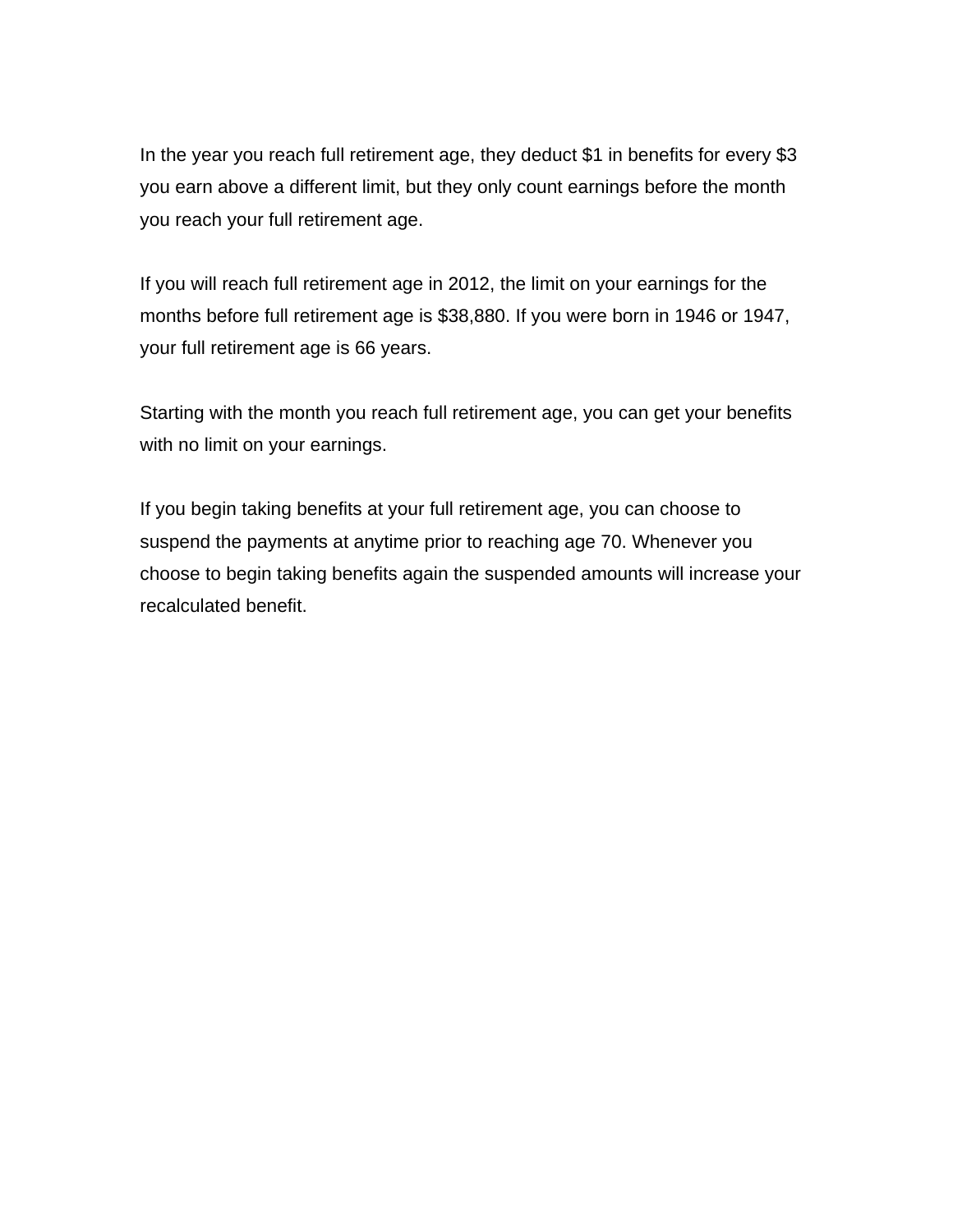

There are Social Security tax strategies to consider to maximize your retirement.

So when should you begin taking your Social Security? So many factors go into that decision:

- your health,
- your genetics,
- your employment situation.

Should you take it early? If you lost your job in 2010, became eligible for Social Security at age 62 in 2011, and haven't found work, a situation some of my friends found themselves in, maybe you consider starting Social Security early. If you do, then find work again, your Social Security payments will be reduced or eliminated. But you won't lose that benefit, it doesn't just disappear. It'll increase your benefit at full Social Security retirement.

One strategy people used in the past was to start Social Security at 62, then when they reached full retirement age, pay it all back to Social Security and start drawing their full payment. However, this is no longer an option. Under current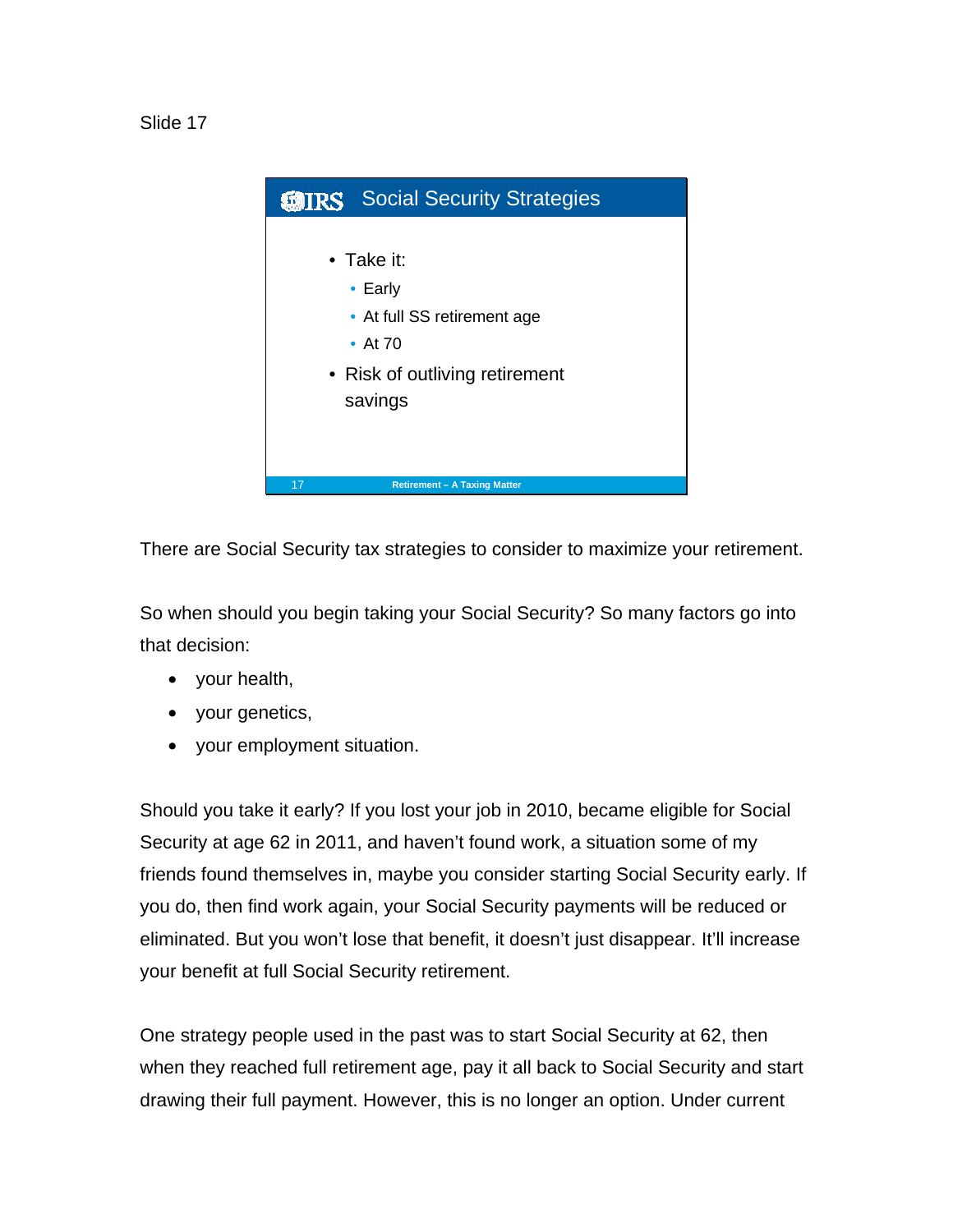Social Security rules, you can only pay back one year's worth of early Social Security payments.

If you have bad health and bad genetics or good health and good genetics, when would you choose to start taking your benefit? My brother's wife is 60-years-old. Her mother and her grandmother are still with us. I've been to several of her family reunions and half the people there are older than 95. It might be a good decision for her to delay taking her Social Security to 70.

Why would she delay until age 70? For each year you put off taking Social Security, your monthly benefit grows around 6 – 8%, depending on your age and full retirement age. A benefit at age 70 is nearly double what you would have at age 62.

We all want to start taking Social Security so we can make sure we actually collect some of what we put in all these years. You have to get past the emotional aspect of wanting to get our share and make a sound decision taking into account all factors.

Retirees run the risk of running out of retirement savings and still be, well, alive. No one wants to live in poverty at any point in his or her life, but there's something especially sad about a destitute 85-year-old.

In doing research for this presentation, we ran across something very surprising. Several studies have shown that, in retirement, higher wealth individuals have a lower risk of running out of money, than lower wealth individuals. For those lower wealth individuals, Social Security represents a larger portion of their retirement resources. Delaying Social Security benefits may reduce that risk of outliving their retirement savings.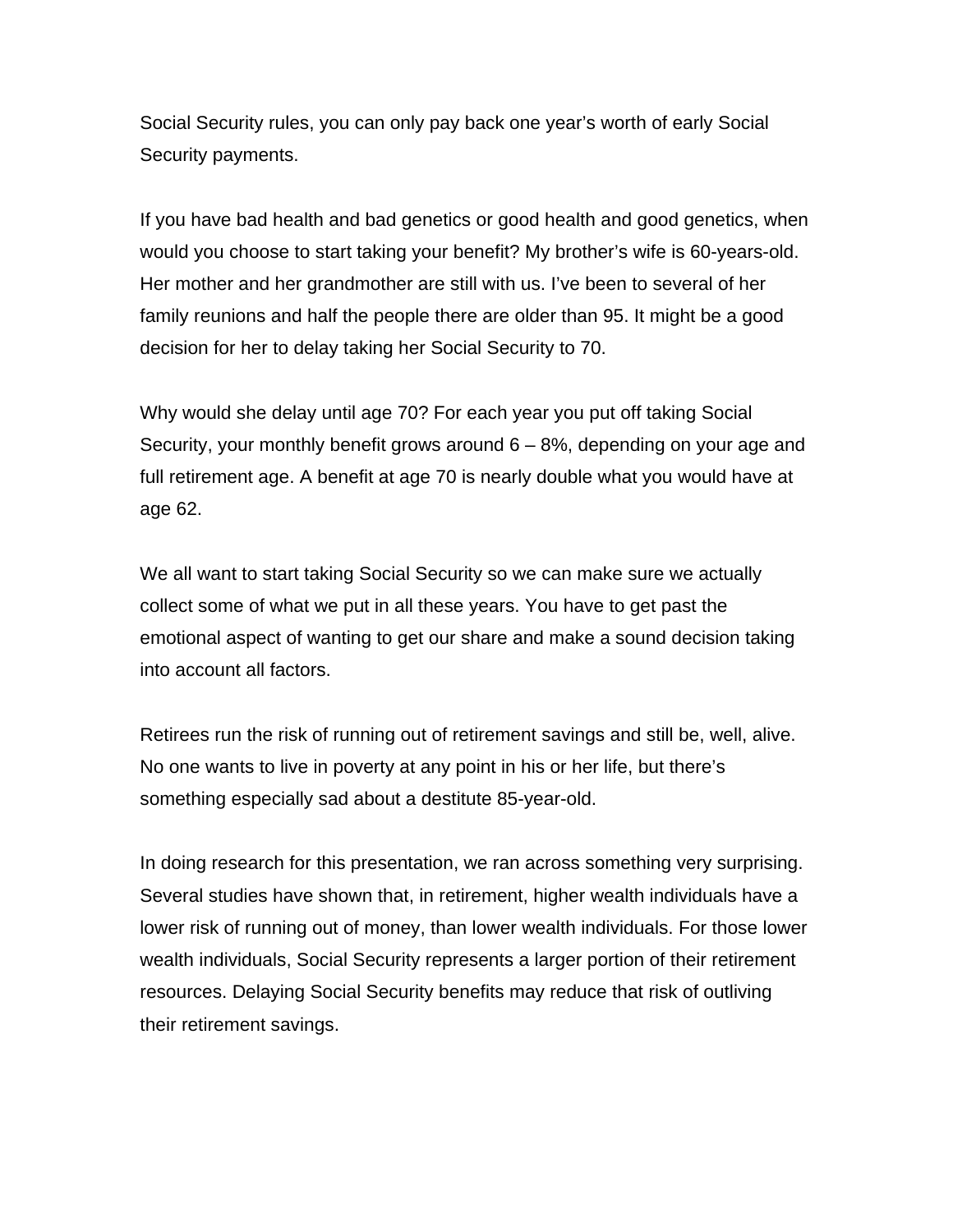



Form 1099-R is used to report distributions of \$10 or more from retirement plans, IRAs, insurance contracts and IRA recharacterizations. Each type of distribution is identified by an alphanumeric code. For 2012, these codes are on pages 13 and 14 of the Form 1099-R Instructions

Let's look at an example.

Nancy separated from service when she was 37 and had a \$10,000 account balance. She decided to take her distribution in a lump sum payment. Her net distribution was \$8,000 because of the 20% mandatory withholding. Her Form 1099-R should show

- Box 1, gross distribution \$10,000
- Box 2a, taxable amount \$10,000
- Box 2b, "Taxable amount not determined"
- Box 4, Federal income tax withheld \$2,000
- Box 7 Code 1 (Early distribution, no known exception)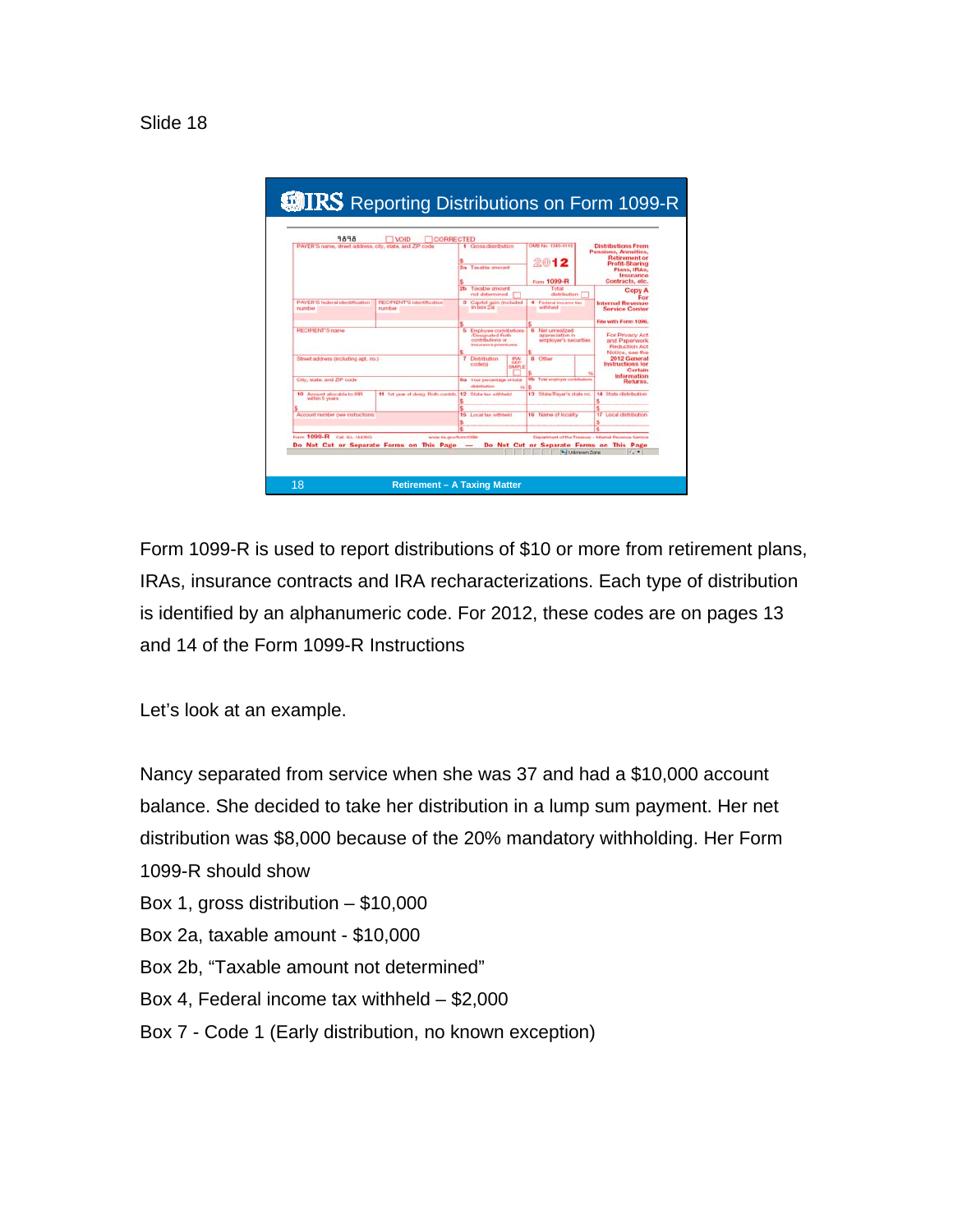Box 2b, - "Taxable amount not determined." That box seems to be checked on nearly every 1099-R I've seen. One good explanation is that the distribution could still be rolled over to another IRA. So the taxable amount cannot be determined.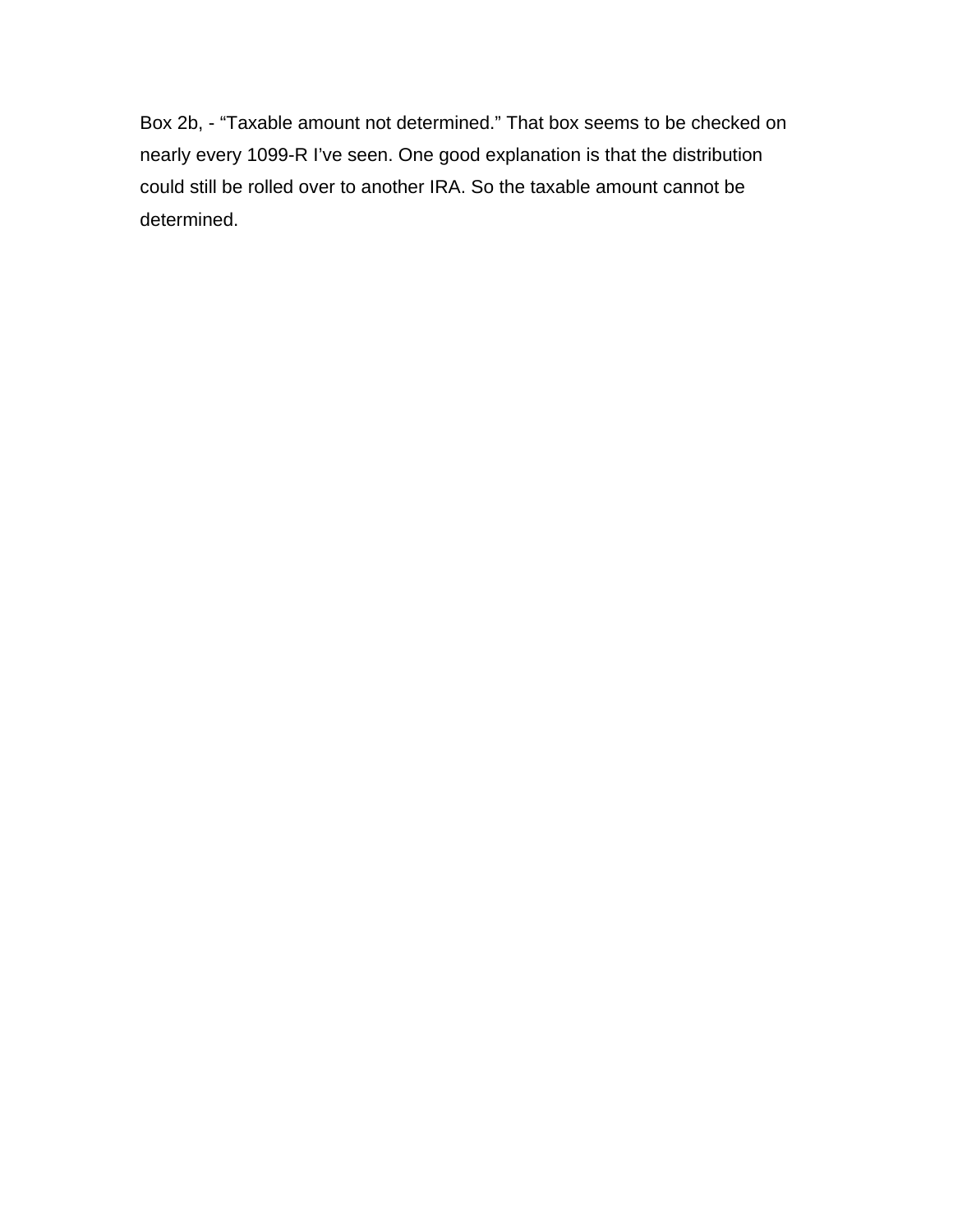



Here are some common Box 7 Codes on Form 1099-R

- $1$  = early distribution, no exception (usually under age 59 $\frac{1}{2}$ )
- $2$  = early distribution, exception
- 7 = normal distributions
- G/H = direct rollover to IRA/plan
- $L =$  loan treated as distribution
- S = early distribution from SIMPLE
- P or 8 = Excess contributions/deferrals taxable; depends on year taxed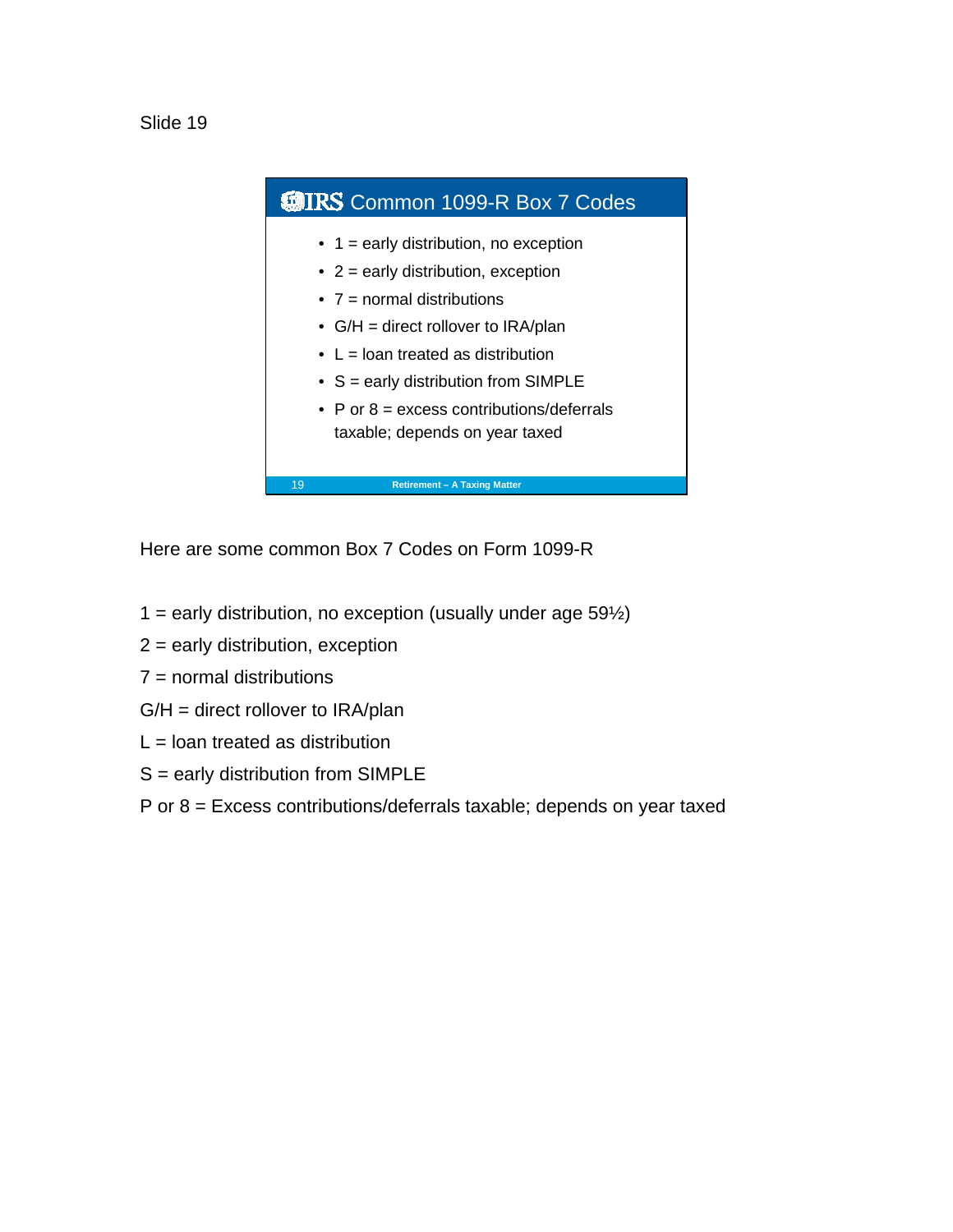Slide 20



Generally, a trustee-to trustee transfer doesn't have to be reported if it does not involve any payments to the participant. However, the following types of distributions do require a Form 1099-R:

Roth IRA conversion - is a transfer, by rollover or other means, of an amount in a non-Roth IRA to a Roth IRA. Any converted amount is treated as a distribution from the non-Roth IRA and a rollover to the Roth IRA. It is a taxable distribution unless it's recharacterized. The trustee of the non-Roth IRA must report the conversion on Form 1099-R.

An IRA recharacterization – is normally when a IRA conversion is recharacterized, is transferred back, with earnings, to a non-Roth IRA. The trustee of the Roth IRA must report the recharacterization as a distribution on Form 1099-R.

A direct rollover is the direct payment of a distribution from a qualified plan, 403(b), or governmental 457(b) plan to a traditional IRA, Roth IRA, or other eligible retirement plan. This type of distribution must also be reported.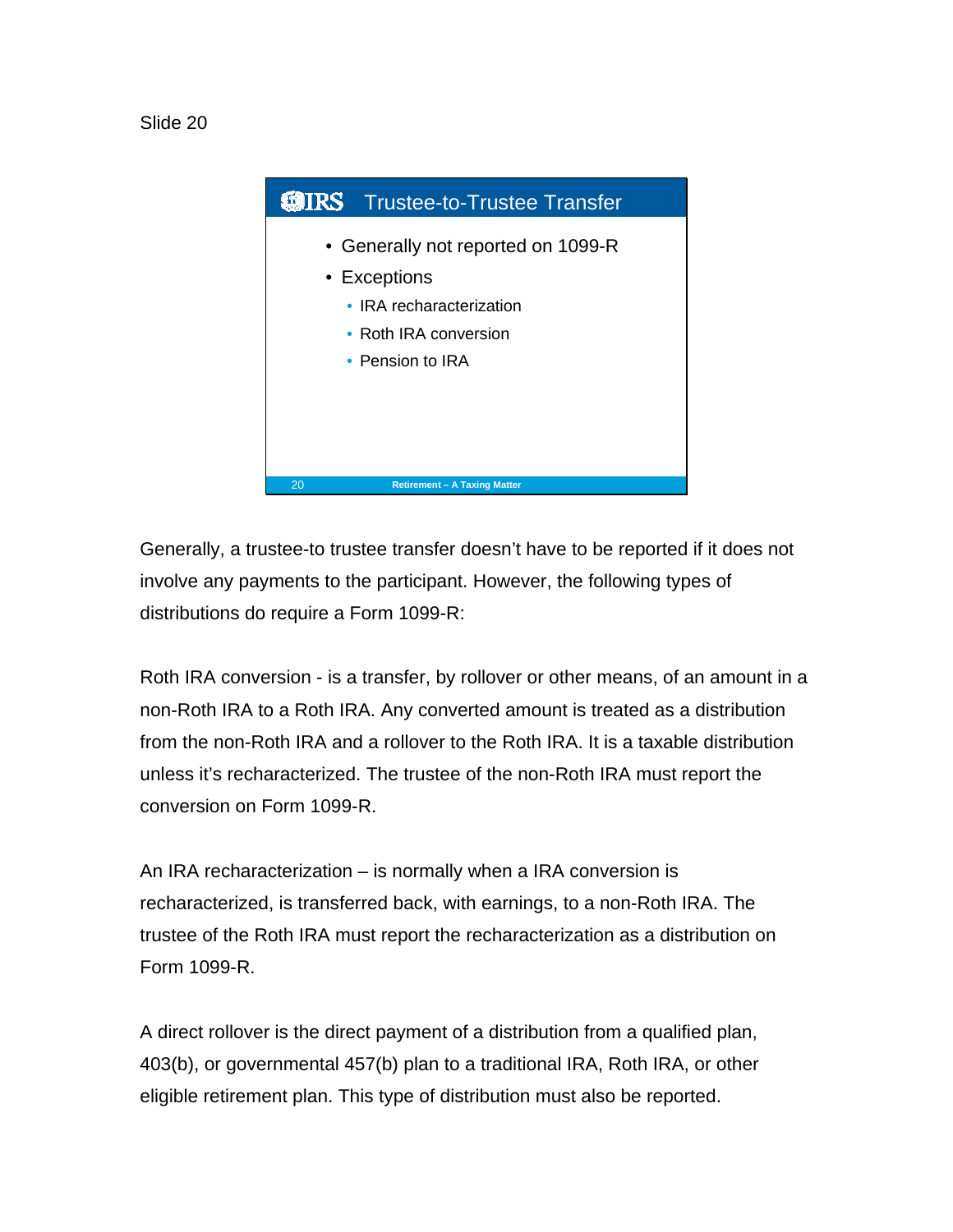

Distributions from your traditional or SIMPLE IRA must begin by April 1, following the year you turn age 70½.

For an RMD from an IRA, you can take the distribution from any or all of your IRA accounts. The amount you must distribute is based on your total IRA balances as of the prior December 31. Divide that balance by the number determined using the Publication 590 worksheet based on your age to determine the amount of the RMD each year.

RMDs from IRAs are required, no matter if you're still employed or not. The good news is that RMDs are not required from Roth IRA accounts.

RMDs are computed separately for each qualified retirement plan. If you're still employed by the employer sponsoring that plan, you don't have to begin taking RMDs unless you are considered a 5% owner.

If you're still working, but not at the employer where your account is held, you will be required to take RMDs.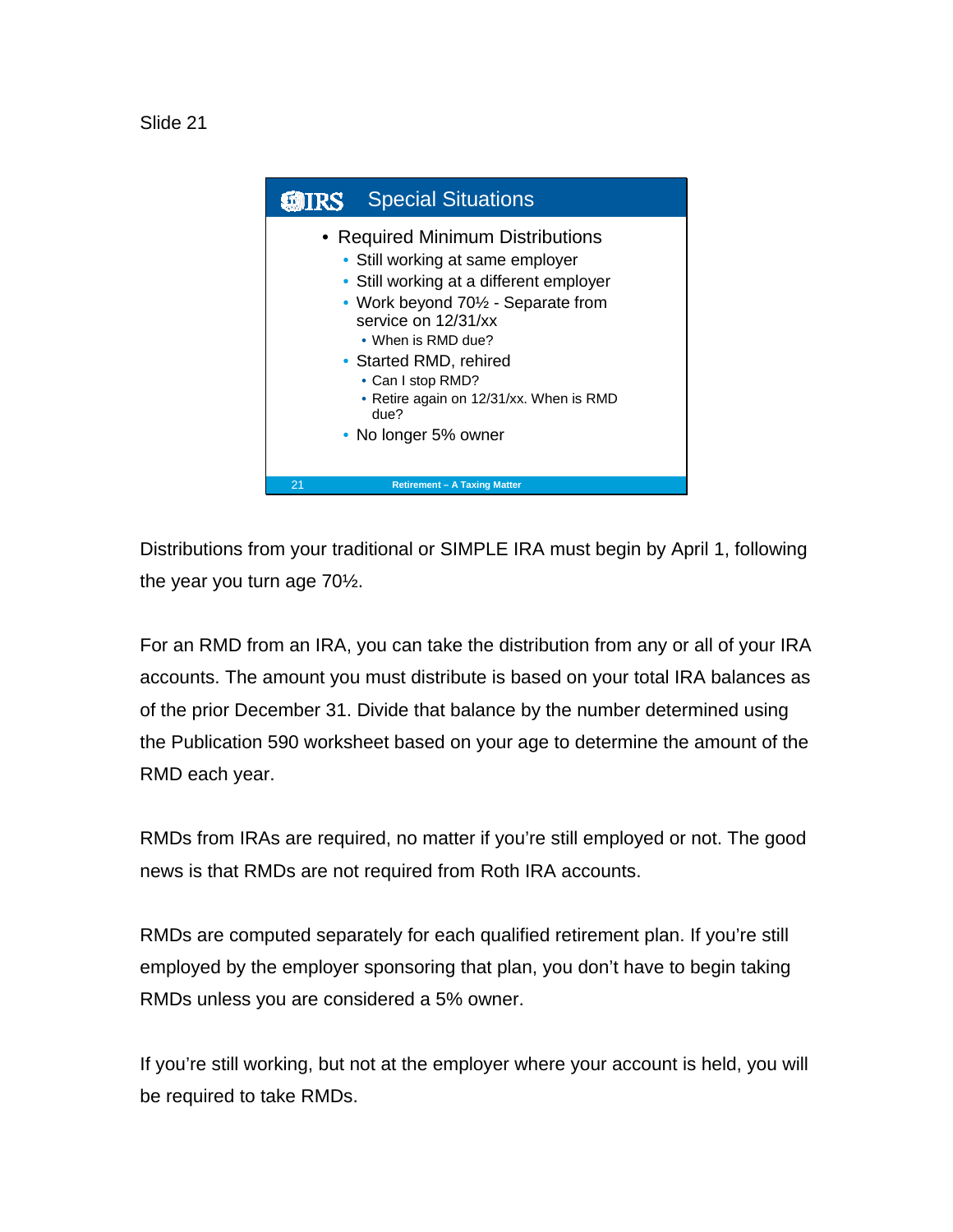What if you've turned age 70½ and you separate from service from your employer on December 31, 2012? When is your RMD due? You must take an RMD for 2012. Since it's your first RMD from this plan, it's due by April 1, 2013.

What if you weren't employed at age 70½ and you began taking RMDs a couple of years ago, and then were rehired in 2012? You're still employed on December 31, 2012. Do you need to take an RMD for 2012, since you're back at work with that employer? No RMD is required for 2012. What happens if you now quit or retire from that job during 2013? Since you've already taken that first RMD, the 2013 RMD is due by December 31.

If you're still working and began taking RMDs but you're no longer a 5% owner for 2012, is an RMD required for 2012? The answer is no.

What if you have an RMD due, but you die. Must you take that RMD? The answer is yes.